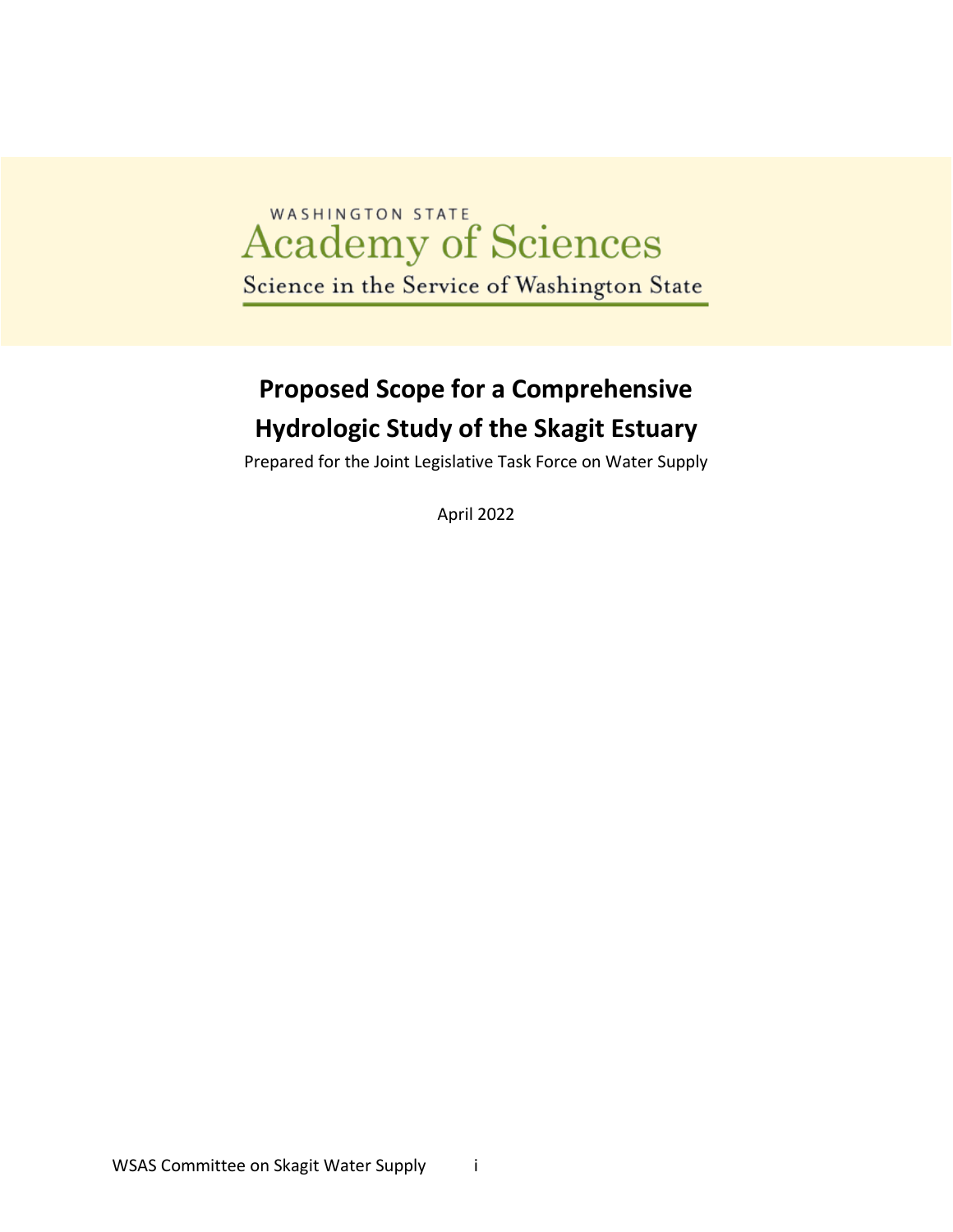© 2022 Washington State Academy of Sciences. All rights reserved. Seattle, WA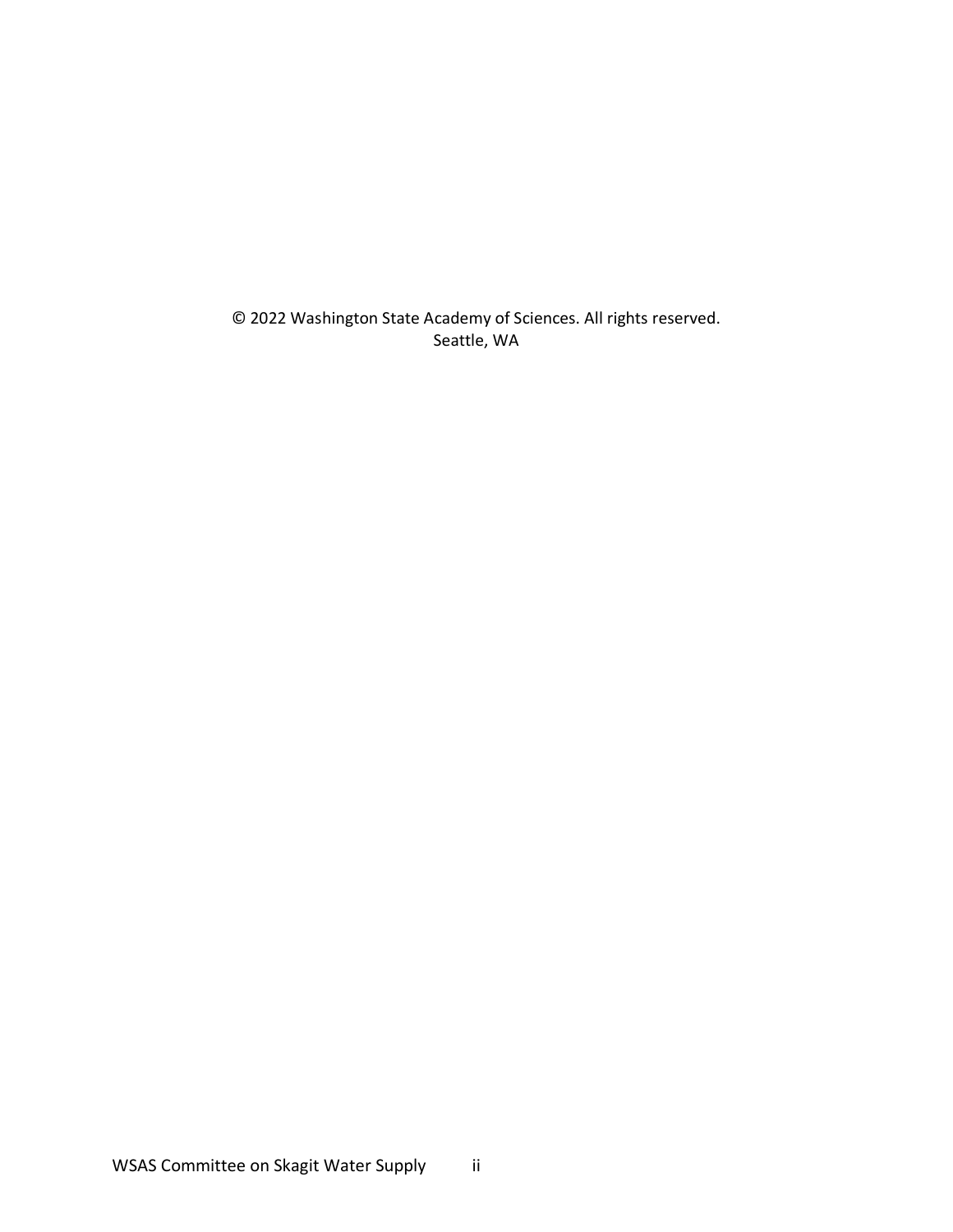# <span id="page-2-0"></span>ABOUT THE WASHINGTON STATE ACADEMY OF SCIENCES

The Washington State Academy of Sciences (WSAS) was requested by Governor Christine Gregoire and authorized by the Washington State Legislature in 2005. WSAS is a not-for-profit organization of Washington State's leading scientists and engineers dedicated to serving the state. Members are elected by their peers for outstanding contributions to research. Dr. Roger M. Myers is President.

Formed as a working academy, not an honorary society, WSAS is modeled on the National Academies of Sciences, Engineering and Medicine. WSAS provides independent, objective analysis and advice to the State and conducts other activities to solve complex problems and inform public policy decisions. WSAS also encourages education and research, recognizes outstanding contributions to knowledge, and increases public understanding in matters of science and engineering. Learn more at [www.washacad.org](http://www.washacad.org/)

This activity was supported by Contract No WRFA-1921-WaStUn-00004 between Washington State University's Water Research Center and the Washington Department of Ecology. Any opinions, findings, conclusions, or recommendations expressed in this publication do not necessarily reflect the views of the organization or agency that provided support for the project. This product reflects the deliberations of the full committee and not the opinions of any individual committee member.

#### WSAS Committee on the Skagit Water Supply:

Michael Goodchild, *chair*, University of California, Santa Barbara (emeritus) Rebecca Flitcroft, U.S. Forest Service Eric Grossman, U.S. Geological Survey Se-Yeun Lee, Seattle University Mark Wigmosta, Pacific Northwest National Laboratory

#### WSAS Staff:

Donna Gerardi Riordan, Executive Director Amanda Koltz, Associate Program Officer Elizabeth Jarowey, Program Operations Manager

Acknowledgements: We appreciate the peer review of WSAS Board President Roger Myers.

Suggested citation: Washington State Academy of Sciences. (2022). Proposed Scope for a Comprehensive Hydrologic Study of the Skagit Estuary: Seattle, WA: WSAS,1-17.

Washington State Academy of Sciences 901 5th Avenue, Suite 2900 Seattle, WA 98164 wsas.programs@washacad.org www.washacad.org 206.219.2401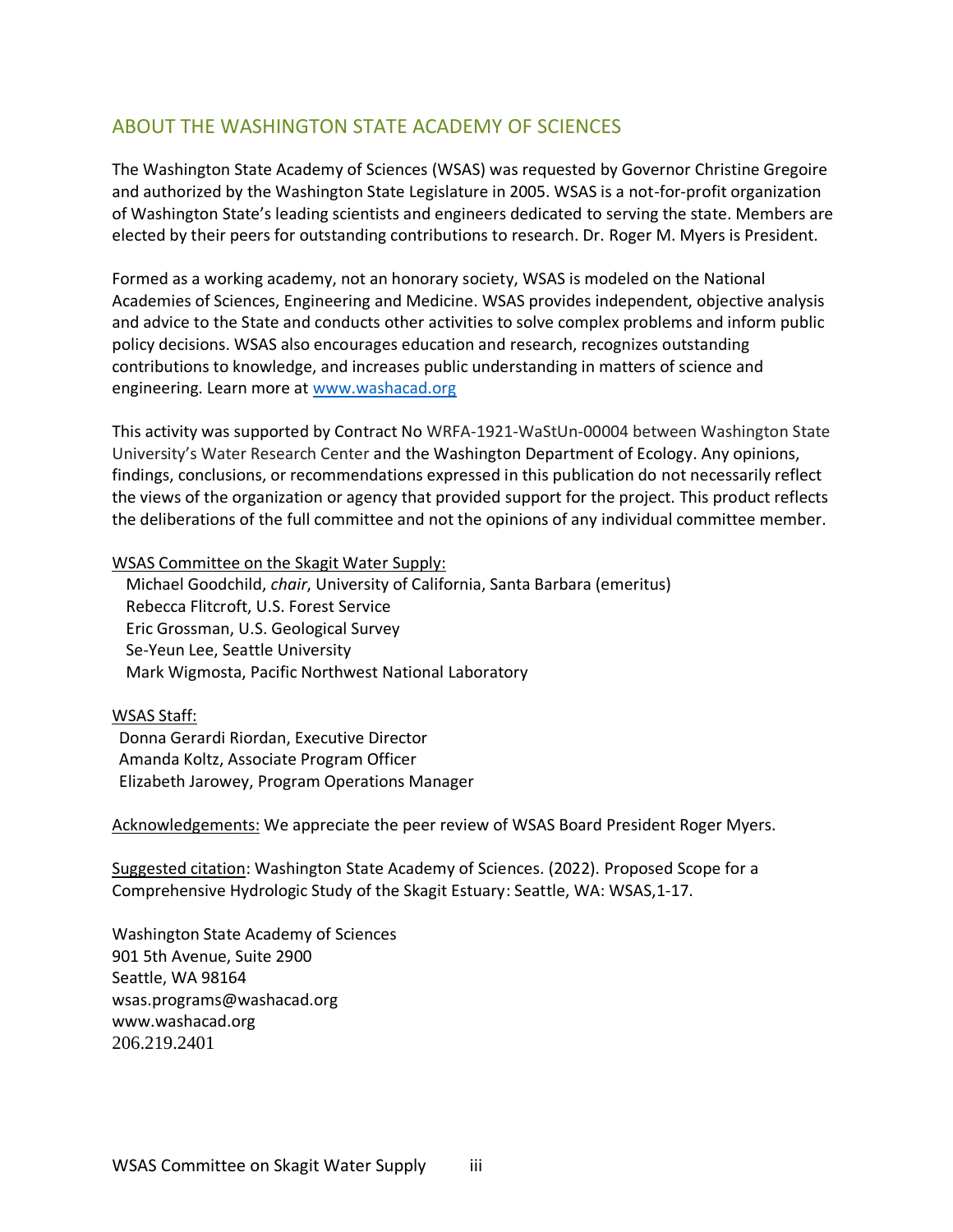# <span id="page-3-0"></span>ACKNOWLEDGEMENTS

The WSAS Committee on the Skagit Water Supply would like to acknowledge the valuable input and comments on early drafts of this document provided by members of the joint Legislative Task Force on Water Supply who participated in the working group to identify research proposals:

- Jenna Friebel, Executive Director, Skagit Drainage and Irrigation District Consortium.
- Kiza Gates, Water Team Lead, Science Division, Habitat Program, Washington Department of Fish & Wildlife
- Correigh Greene, Research Biologist, NOAA Fisheries, Northwest Fisheries Science Center
- Tom Mortimer, Attorney, Skagit PUD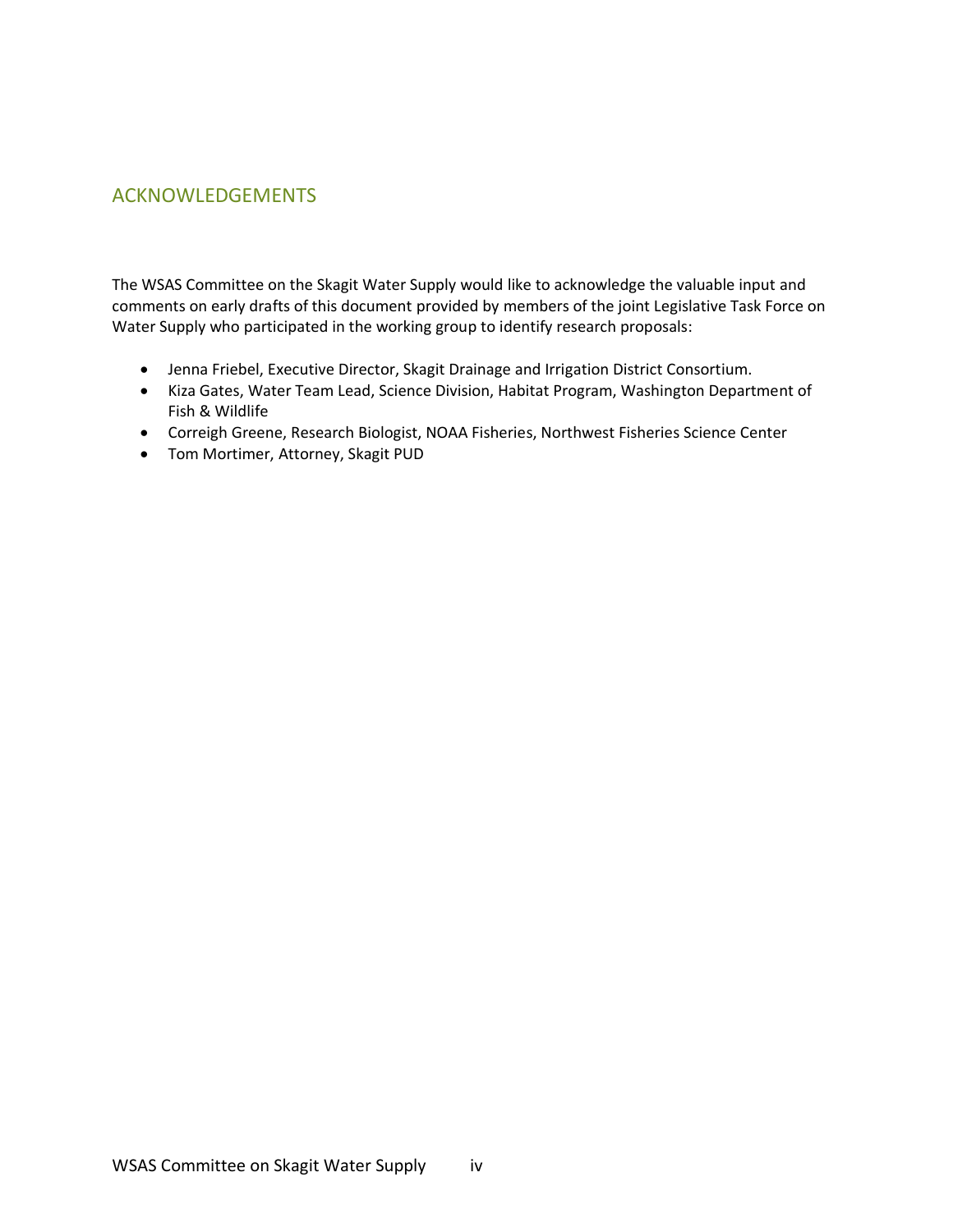# **TABLE OF CONTENTS**

| Water Supply Scenarios Due to Climate Change to be Examined when better data are available from      |
|------------------------------------------------------------------------------------------------------|
|                                                                                                      |
|                                                                                                      |
|                                                                                                      |
|                                                                                                      |
|                                                                                                      |
| Project 3. Conducting a synthesis of habitat suitability index development of targeted fish species8 |
| 3A. Utilize the Skagit River System Cooperative's (SRSC) fish monitoring dataset (1995-present)      |
| to examine responses of multiple fish species to flow and associated habitat conditions8             |
| 3B. Conduct a multivariate analysis of water metrics to determine the attributes tied tovarious      |
|                                                                                                      |
| 3C. Develop species, life-stage specific, and seasonal HSIs for fish species occupying the estuary.  |
|                                                                                                      |
| 3D. Conduct a hydrodynamic evaluation of the influence of freshwater flows upon estuarine            |
| habitat forming processes and habitat use by salmon, addressing current and future climate           |
|                                                                                                      |
|                                                                                                      |
| 4A. Create a working group of researchers to identify models and data domains. 10                    |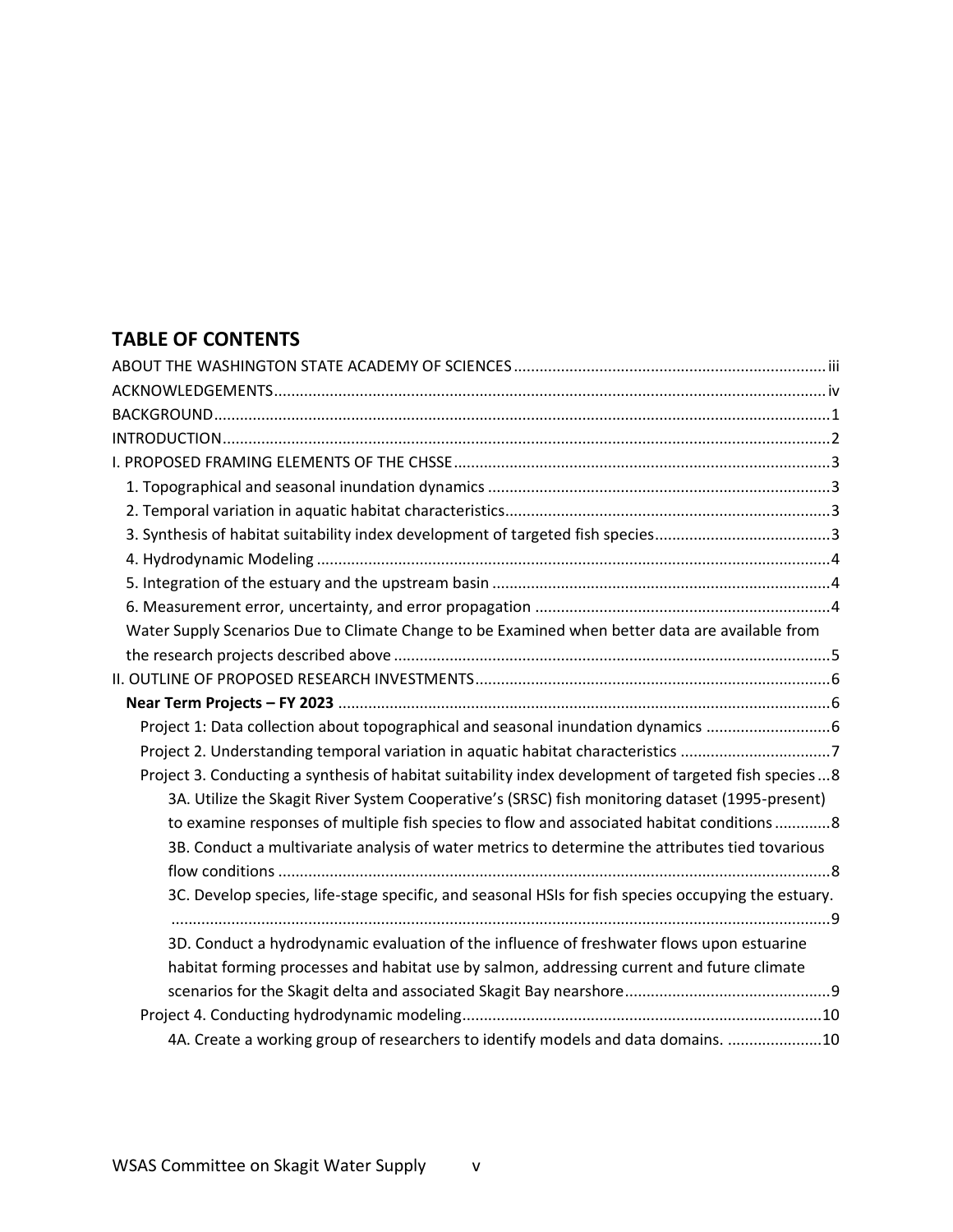| 4B. Perform additional modeling to simulate future water temperatures to determine the flow  |  |
|----------------------------------------------------------------------------------------------|--|
| levels needed to maintain water temperatures at levels that are consistent with salmon       |  |
|                                                                                              |  |
| Project 5. Develop life cycle models that integrate the estuary and the upstream basin 12    |  |
|                                                                                              |  |
| Project 6. Long-term data collection to understand temporal variation in aquatic habitat     |  |
|                                                                                              |  |
|                                                                                              |  |
|                                                                                              |  |
| Conduct a habitat and flow assessment that includes habitat beyond the lower reaches of the  |  |
| Skagit River basin that could provide more current understanding of the system and food web. |  |
|                                                                                              |  |
|                                                                                              |  |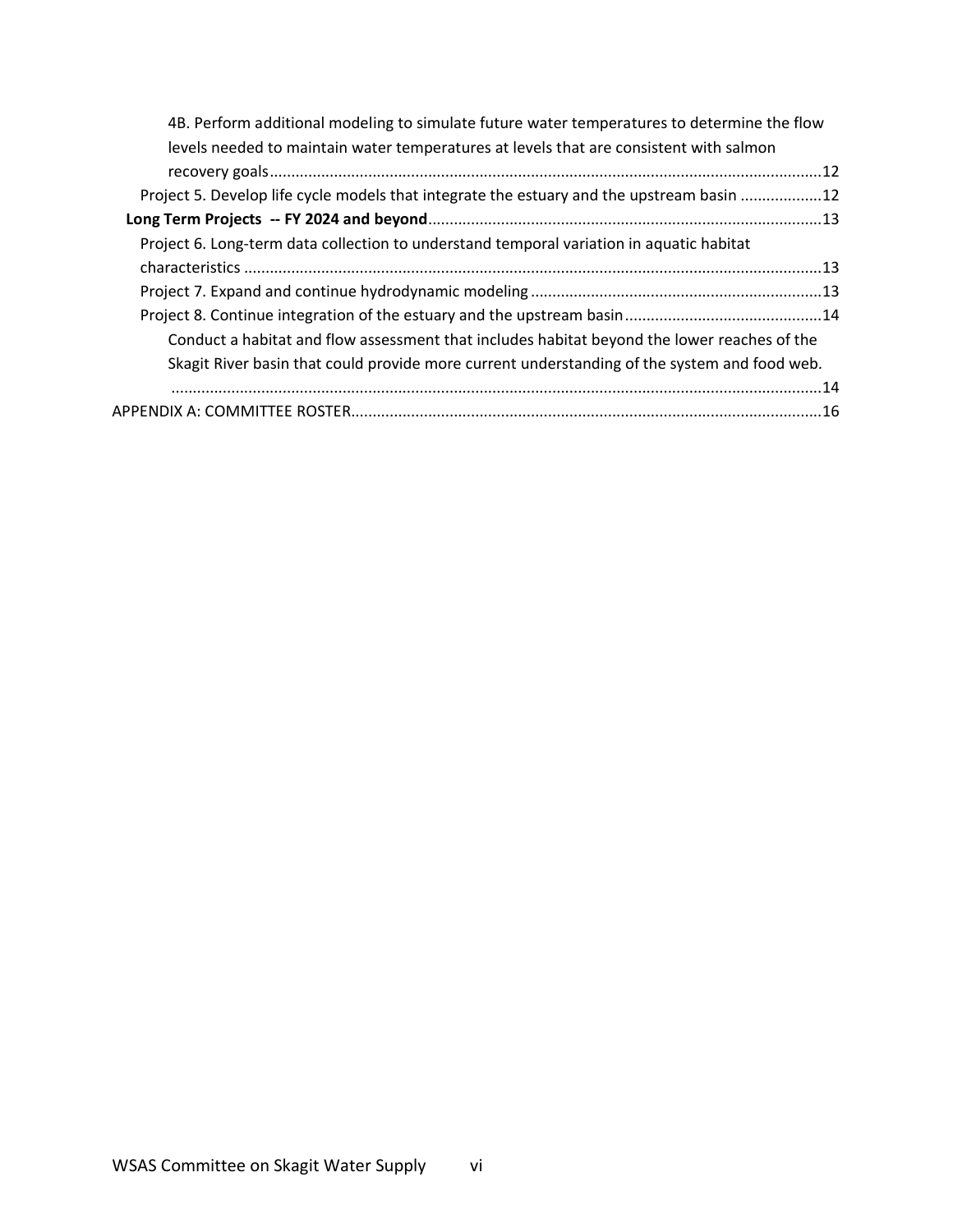### <span id="page-6-0"></span>**BACKGROUND**

The estuary of the Skagit River is a complex system bounded on one side by Skagit Bay of the Salish Sea, and at its upstream end by the branching of the Skagit River immediately downstream of the city of Mount Vernon. It is fed by water that accumulates in the upper Skagit Valley, which extends into the Cascade Mountains and the Canadian Province of British Columbia and contains several impoundments. Water that reaches the estuary is especially critical during the low-flow season of late summer, and is also subject to flooding and inundation during the high-flow winter season. The flow of the river is critical to the life cycles of salmonid species, to agriculture in the fertile Skagit Valley, for recreation and domestic use, and for its esthetic value. All of these uses and concerns must compete, especially during the period of water scarcity in late summer. Thus, decisions about these competing concerns need to be based on the best possible scientific understanding of the processes at work in the estuary.

In 1999, Washington State commissioned Duke Engineering to conduct a study of the estuary with a view to understanding its hydrology and ecology ("the Duke Study")<sup>1</sup> as a scientific basis for management decisions about such topics as in-stream flow levels and water withdrawals. However, a 2021 peer review of that study by a committee of the Washington State Academy of Sciences ("the WSAS Review")<sup>2</sup> found many weaknesses in the data that were collected and the methods of analysis that were used, and identified ways in which a new study might take advantage of developments since the 1990s: new data sources, better sampling designs, cheaper sensors, better understanding of fish ecology, and new simulation models. Also in 2021, a parallel analysis was conducted by the State of Washington Water Resources Center that examined supply and demand factors in the entire Skagit Basin ("the WRC Supply and Demand Study").<sup>3</sup>

Following receipt of the WSAS Review, a meeting of the Joint Legislative Task Force for Water Supply in the Skagit ("the JLTF") was held on 4 October 2021 to discuss possible next steps. The following motion was moved by Senator Wagoner and approved:

 $<sup>1</sup>$  Duke Engineering. 1999 Duke Estuary Study, section 3 of the "Final Technical Report: Lower Skagit River Instream Flow</sup> Studies."

 $^2$  WSAS (Washington State Academy of Sciences) 2021. Independent Peer Review of the Estuary Portion of the 1999 Duke Engineering "Final Technical Report: Lower Skagit River Instream Flow Studies" Prepared for the Washington State Joint Legislative Task Force on Water Supply. January 2021.

<sup>3</sup> Jonathan Yoder, Siddharth Chaudhary, Brittany Duarte, Correigh Greene, Jordan Jobe, Gabe LaHue, Cindy Maroney, Guillaume Mauger, Harriet Morgan, Julie Padowski, Kirti Rajagopalan, Crystal Raymond, Matthew Rogers, Nathan Rossman, Navdeep Singh, Britta Timpane-Padgham, Chad Wiseman, Jason Won. 2021. Skagit Water Supply and Demand Synthesis. Story Map Series Prepared for the State of Washington Joint Legislative Task Force on Water Supply. [https://doi.org/10.7273/4n11-9k73](https://urldefense.com/v3/__https:/doi.org/10.7273/4n11-9k73__;!!JmPEgBY0HMszNaDT!7CDwdJ79LI65a6zTmxib0eRMyQb__U2VB8S-J0gLVG9BP4YHaqRngrh5xj6chOF_rkU$)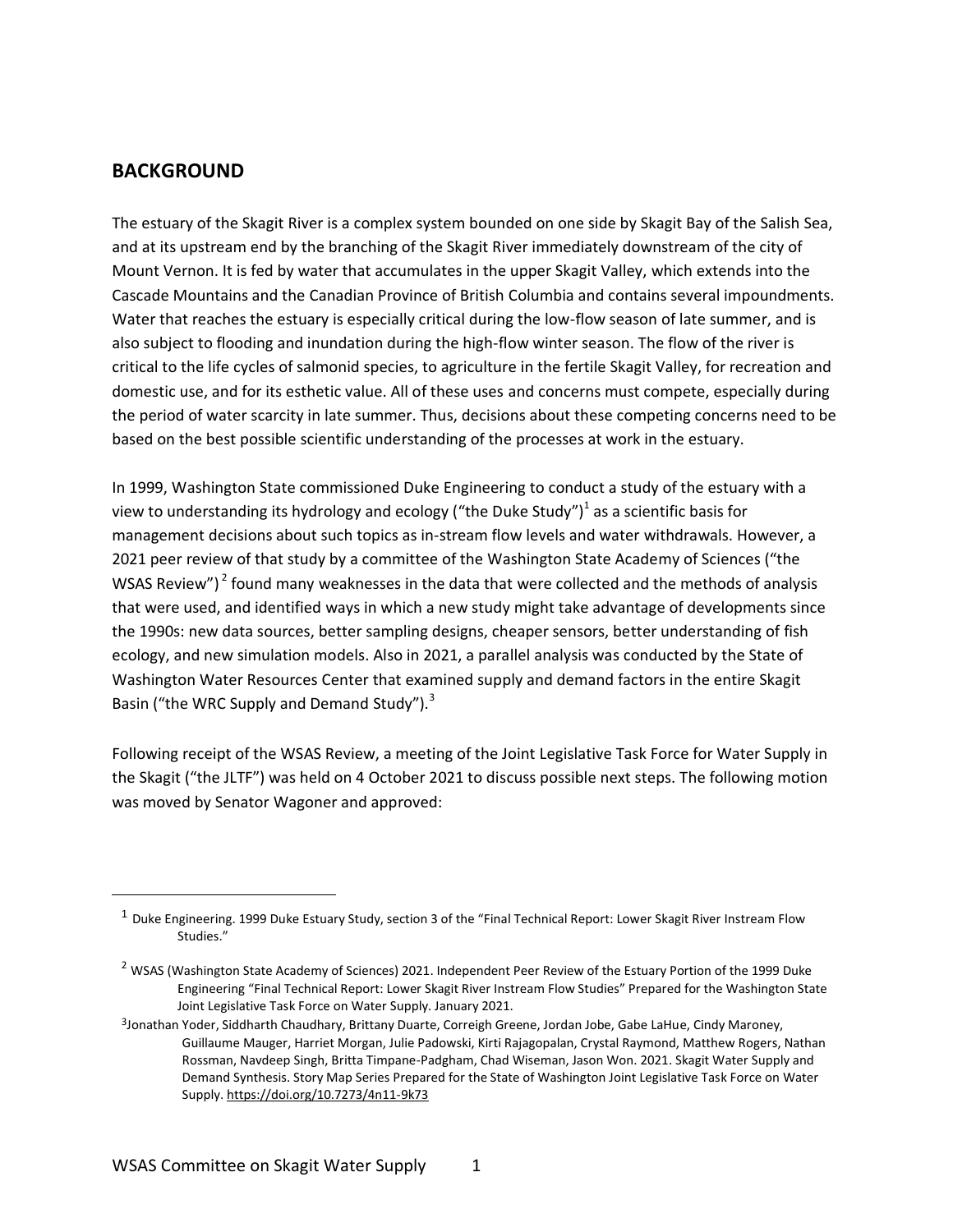*I [Senator Wagoner] move that WRC and WSAS scope a single proposal on prioritizing and addressing knowledge gaps that were raised by the Skagit Water Supply and Demand Synthesis and the Duke Study peer review. In the scoping process, WRC and WSAS shall utilize an iterative process including interactions with the committee to assist in clearly articulating goals and assisting in the development of the scope.*

The JLTF formed a Working Group of stakeholders ("the Working Group"), who were invited to develop outline proposals that might form part of that scope. A total of nine such "Outline Proposals" were submitted, three of which directly addressed the issues of the estuary. These were subsequently discussed by the WSAS committee (now the WSAS Science Committee on the Skagit River, in short "the Committee"), and iterated with the stakeholders. What follows here is the result of that iterative process, in the form of a proposed scope for a Comprehensive Hydrologic Study of the Skagit Estuary (CHSSE).

# <span id="page-7-0"></span>**INTRODUCTION**

What follows in this proposed scope is founded on the following principles. First, like the WSAS as a whole, the Committee "provides expert scientific and engineering assessments to inform public policy making" (WSAS Mission at [https://washacad.org/aboutus\)](https://washacad.org/aboutus/). We recognize that many interests and perspectives inform policy decisions; our focus is entirely on the best available science to inform those decisions. Second, what follows is designed to show the full range of research that will be needed to fill gaps in the current scientific understanding of the estuary, as identified in the WSAS Review and the WRC Supply and Demand Study. Third, we recognize that conditions in the estuary vary markedly through the annual cycle, and from year to year, and that full understanding can only result from an extended, multi-year period of observation and modeling. Thus, we have attempted to identify and describe those research investments that are needed immediately, and those that will allow for and support research over multiple years.

Finally, we suggest that the potential impacts of changing climate on the Skagit watershed provide an overarching issue that will need to be considered as research is conducted. Those impacts range from the timing and amount of the snowpack at the headwaters, to sea-level rise in Skagit Bay, changing salinization in the estuary, and changes in summer water temperature in the river. The uncertainties (what we know and with what level of certainty, what we don't know, and what we need to know) that are inherent in all research will be amplified in a future where change is occurring more rapidly than before. Acknowledging upfront that our current understanding will also change over time as new information becomes available, it is essential that what we know now continues to be informed by what we learn over time.

The next six sections describe key framing elements of the proposed scope of research to understand more fully the Skagit estuary as a whole, rather than as a set of unconnected parts. While we recognize that current funding for research is limited and that not all of this research can be funded now, these framing elements represent a synthesis of ideas that surfaced in the Duke Review, the WRC Supply and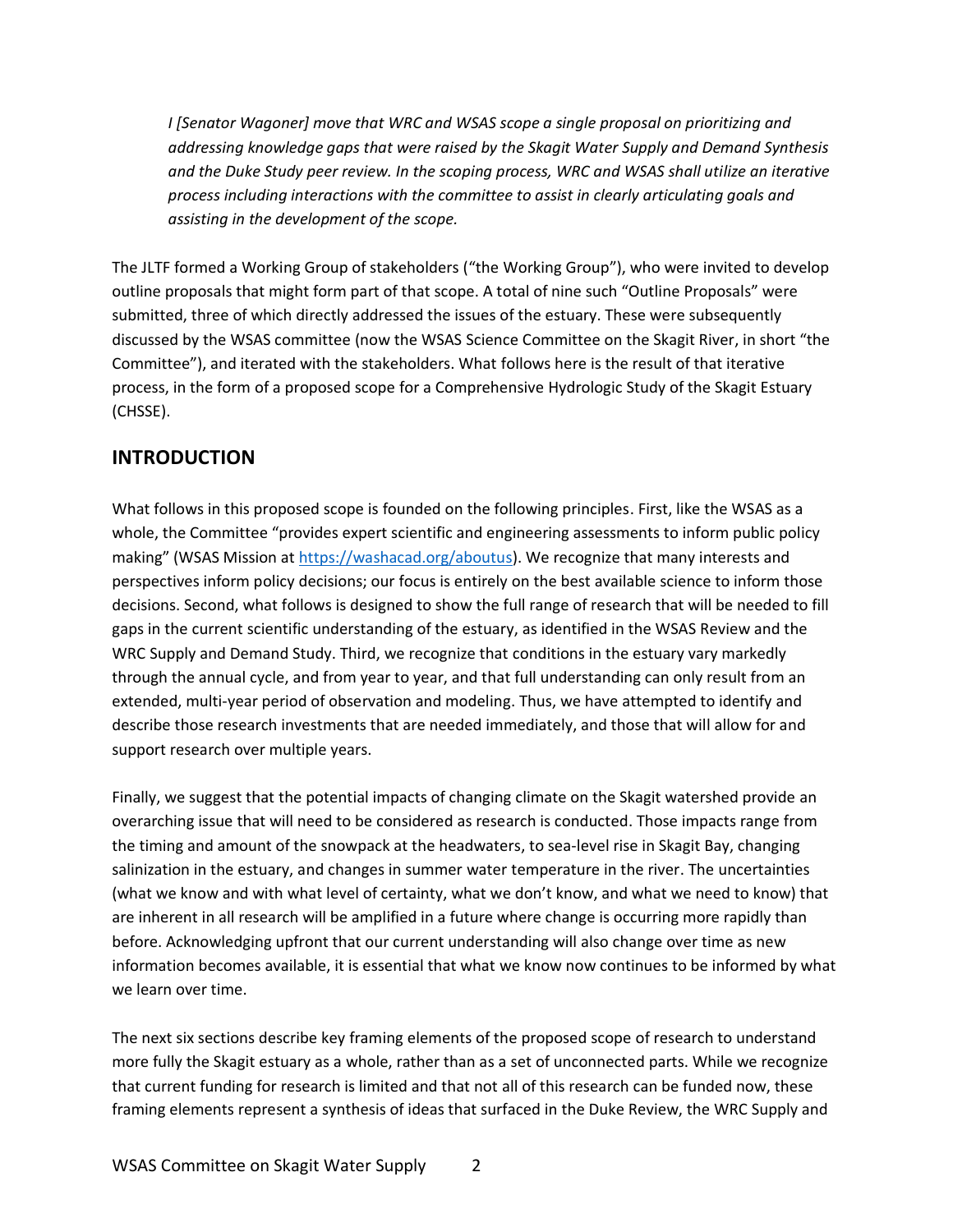Demand Study, the three Outline Proposals dealing with the estuary, comments received from members of the Working Group, and the discussions of the Committee. The elements are followed by the Committee's outline of proposed research investments that, if worked on over several years, will create a more complete hydrologic picture of the estuary necessary to provide insights needed to guide its management.

# <span id="page-8-0"></span>**I. PROPOSED FRAMING ELEMENTS OF THE CHSSE**

The Committee recommends that six elements should together frame the CHSSE. These six elements all recognize weaknesses that were identified in the Duke Review and will need to be addressed if the CHSSE is to be successful in filling scientific knowledge gaps today and in the coming years. Following the identification of these elements, specific proposals are presented for near-term and longer-term research.

# <span id="page-8-1"></span>**1. Topographical and seasonal inundation dynamics**

The focus of the CHSSE should be on the Skagit tidal delta, that is, the portion of the lower river that is historically subject to tidal variation in elevation and salinity. At its most extensive, this area might be seen as including: 1) the lower river below the USGS gage in Mt. Vernon, 2) wetlands and channels along and between the North and South Forks of the delta (from the Swinomish channel to wetlands north of Stanwood), 3) wetlands and channels along the Swinomish Channel, and 4) wetlands and mudflats in Skagit Bay and Padilla Bay between mean higher high water and mean lower low water. Forcing factors at extents greater than these areas (e.g., tides, upriver flows) could factor into the topographical and seasonal inundation dynamics element, but these dynamics will not be directly analyzed from the perspective of the combined effects of tidal processes and river flow on fish and their habitat in this framing element.

# <span id="page-8-2"></span>**2. Temporal variation in aquatic habitat characteristics**

A variety of fish species use the Skagit delta at different time periods based on their life histories. Flow conditions and water use needs also have seasonal patterns. The temporal variation within the delta requires that research projects evaluate flow conditions suitable for habitat forming processes and fish habitat use over an entire water year. Recognizing that annual variability exists in flow conditions, multiple water years that represent an adequate range in natural conditions should be evaluated. This element addresses the critical need to establish a baseline condition that captures the range of variability be established as a basis for comparison for management and climate change scenarios.

# <span id="page-8-3"></span>**3. Synthesis of habitat suitability index development of targeted fish species**

A synthesis of existing fish knowledge would identify the needs of fish that can be incorporated into the data acquisition program and into subsequent analysis and modeling. Substantial advances have been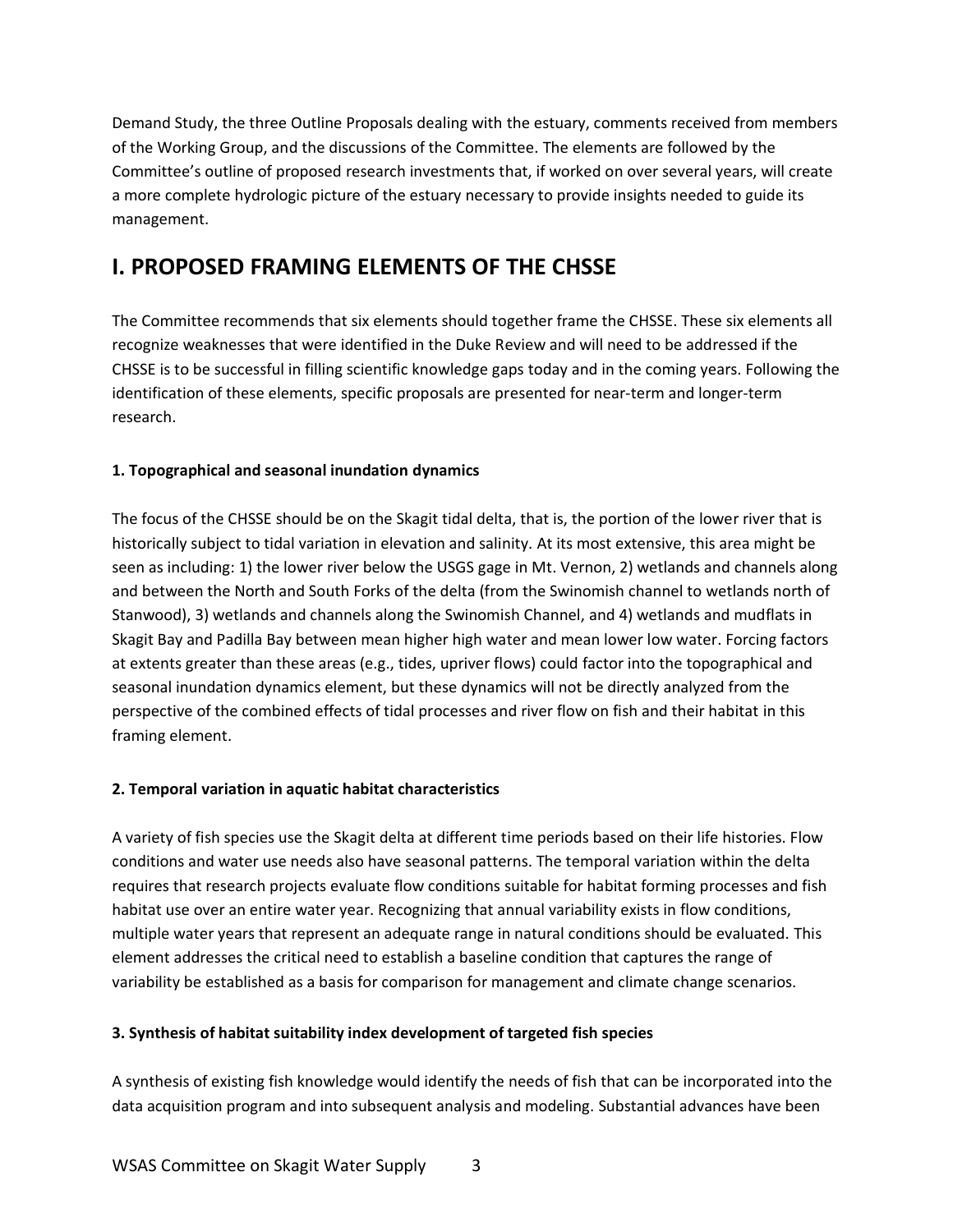made in species-specific knowledge of fish life history diversity with respect to the use of lowerriver/estuary ecotone and estuary habitats in the past two decades. While the Duke report focused on juvenile Chinook salmon, other species/life stages use the estuary. These include nonlisted salmon species with juvenile life stages that use deltas (coho and chum), listed species whose juvenile life stages migrate through the delta (steelhead & bull trout), and adult stages of some of these species that migrate through the delta during low flow periods (e.g., Chinook). This element would encompass efforts to provide a broader, updated synthesis of this knowledge.

#### <span id="page-9-0"></span>**4. Hydrodynamic Modeling**

Several efforts have been made in the past two decades to model the hydrology of the estuary using software tools such as the Skagit Hydrodynamic Modeling project, or SHDM. Models will need to be updated to accommodate changes in the geometry of the estuary channels and recent advances in our understanding of the interactions between hydrology and fish. The three-dimensional finite elements used in models should be adequate to address the critical periods of low flow and inundation, and the influence of tides. While a comprehensive review of all past modeling efforts may not be possible or necessary due to time and resource constraints, a compendium of them would be useful to inform ongoing research.

#### <span id="page-9-1"></span>**5. Integration of the estuary and the upstream basin**

While it may be appropriate to consider the estuary in isolation when addressing several key issues, nevertheless there are scientifically important ways in which the tides and upriver flows influence and are influenced by the estuary. Water temperature in the estuary, a key issue for fish habitat during latesummer low flow, is influenced by tides and by upstream factors such as shade, groundwater seepage into streams, and glacier melt. Some fish species need upstream habitat to complete their life cycle. Over time, the CHSSE will need to address these issues, and to find ways to fill gaps in our knowledge. For example, the DHSVM-RBM model may be valuable in modeling unregulated downstream flow and water temperature, and it may be possible to revisit the Duke study and its analysis of upstream fish habitat in the light of new developments in species-specific habitat needs for diverse life history expression. If necessary, these unregulated flows and temperatures can be used as input to a model of the reservoir system to examine regulated flows. This element encompasses work to address how these two systems, the estuary and the upstream basin, impact each other.

#### <span id="page-9-2"></span>**6. Measurement error, uncertainty, and error propagation**

Every element of the CHSSE will be subject to uncertainty, from the measurement of the geometry of the estuary's channels through to the estimates and predictions from the various models and analyses. It is important that best efforts be made to estimate these uncertainties, and to propagate them through to each study's conclusions using techniques such as simulation. This element is meant to ensure that these uncertainties are recognized and addressed appropriately in each specific research proposal.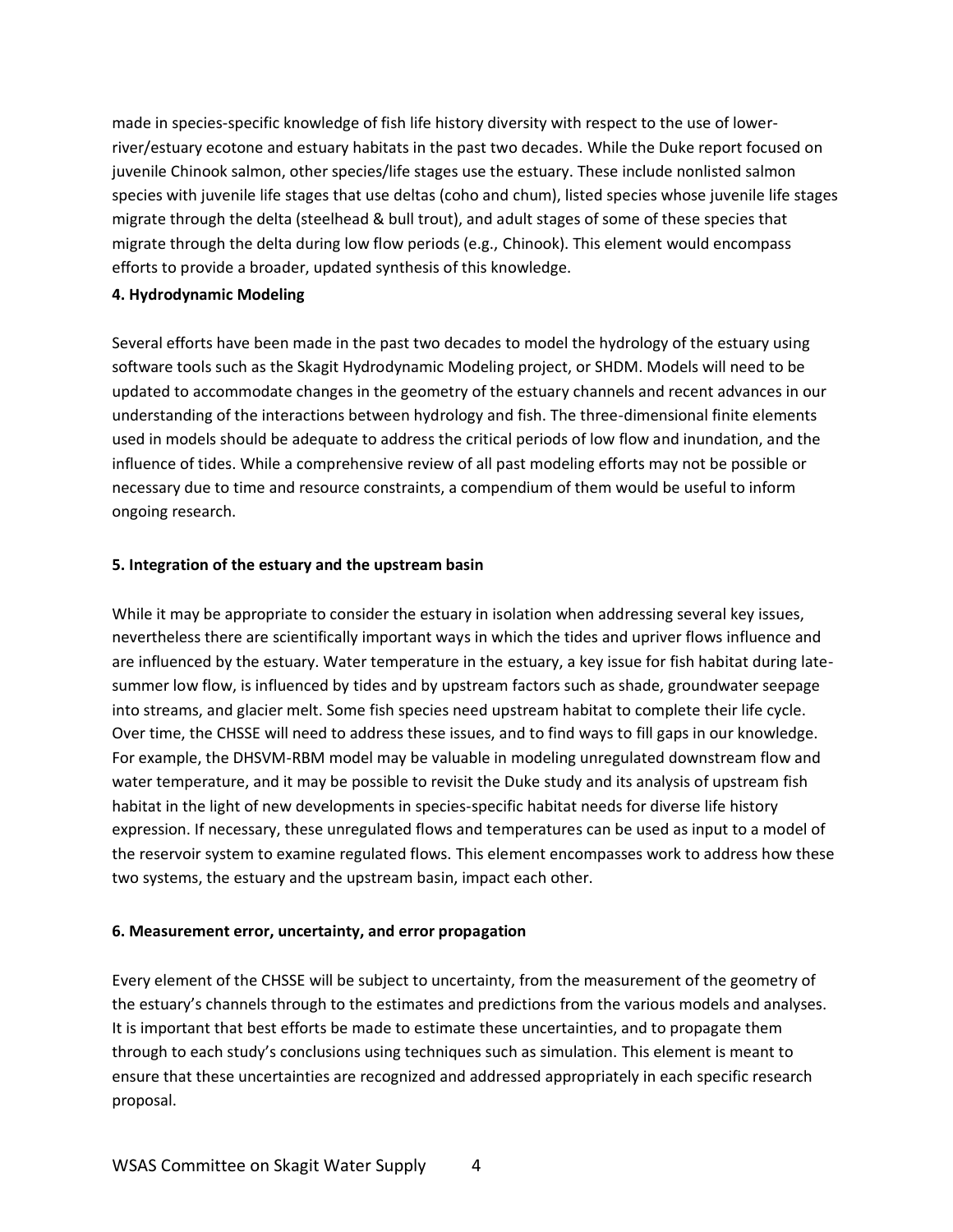# <span id="page-10-0"></span>**Water Supply Scenarios Due to Climate Change to be Examined when better data are available from the research projects described above**

Many aspects of the estuary environment are already changing and are expected to continue to change in the coming decades due to changes in hydrology, glaciers, water temperature and/or sea level rise due to projected warmer climate, changing management practices, and sedimentation and channel erosion.

These and other causes of change, including low probability but high impact catastrophic events such as tsunamis and earthquakes, will influence the estuary and its habitat availability across the estuary. They should be enumerated and examined as different water supply scenarios in the CHSSE.

For illustrative purposes, some key scenarios could include

- A number of climate emissions scenarios
- Downscaling of global climate models to regional analyses
- Projections for changes out to several future dates, e.g., 2040 and 2080
- Simulations of a variety of water years
- Simulations of various land use scenarios

In particular, the hydrodynamic modeling system described below would provide a valuable tool to better understand the extent and timing of climate-induced changes and the impact on water supply as well as in-channel and estuary habitat. Given the uncertainly in climate predictions, the use of an ensemble-based approach is suggested.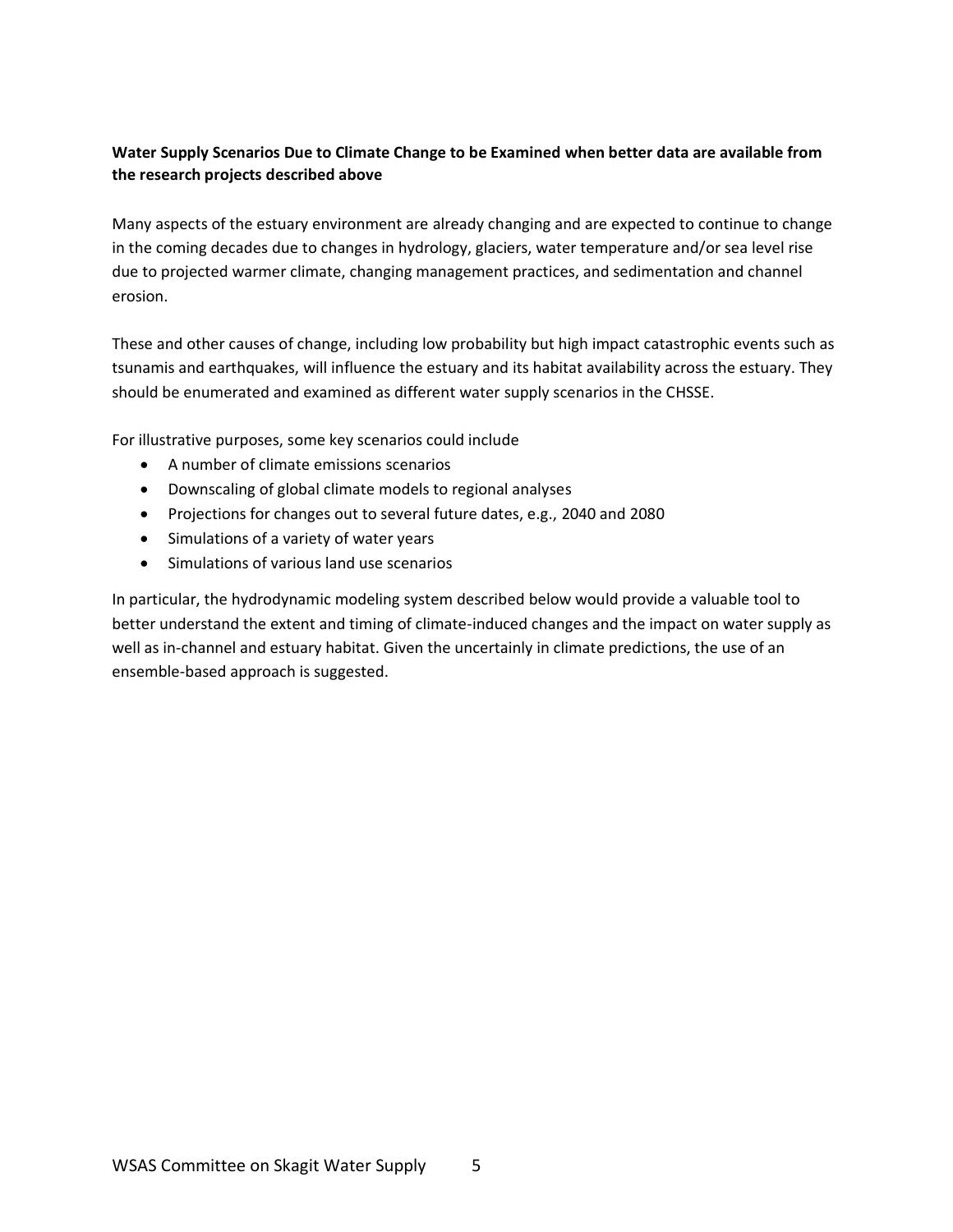# <span id="page-11-0"></span>II. OUTLINE OF PROPOSED RESEARCH INVESTMENTS

This section describes proposed research investments aligned with the six framing elements outlined above. With the available funding, not all projects can be funded or completed in FY 2023 (by June 2023). The Committee recommends a focus on the following near-term investments with current funding. This focus will add to and update the current understanding of the estuary while simultaneously paving the way for longer-term and multi-year research projects within the estuary, consideration of findings from upriver research, and ongoing (or forthcoming) insights about changes in the Skagit watershed that will likely occur due to a changing climate.

The total cost estimate of the set of near-term projects to be conducted in FY 2023 (Projects  $1 - 5$ ) below) is \$510,000, with the caveat that specific project costs are best determined by the research teams that will conduct the work. Approximations of cost are included in Table 1. Three additional projects are recommended as longer-term projects that build on the findings of the near-term work.

| <b>FY 2023</b> |                                                                               |            |
|----------------|-------------------------------------------------------------------------------|------------|
| Project 1      | Data collection about topographical and seasonal inundation dynamics          | \$75,000   |
| Project 2      | Improve understanding temporal variation in aquatic habitat characteristics   | \$50,000   |
| Project 3      | Conduct a synthesis of habitat suitability index development of targeted fish | \$100,000  |
|                | species                                                                       |            |
| Project 4      | <b>Conduct Hydrodynamic modeling</b>                                          | \$210,000  |
| Project 5      | Develop life cycle models that integrate the estuary and the upstream basin   | \$75,000   |
|                |                                                                               |            |
| <b>Total</b>   |                                                                               | \$510,000  |
|                |                                                                               |            |
| <b>FY 2024</b> |                                                                               |            |
| and            |                                                                               |            |
| <b>Beyond</b>  |                                                                               |            |
| Project 6      | Long-term data collection to understand temporal variation in aquatic habitat | <b>TBD</b> |
|                | characteristics                                                               |            |
| Project 7      | Expand and continue hydrodynamic modeling                                     | <b>TBD</b> |
| Project 8      | Continue integration of the estuary and the upstream basin                    | <b>TBD</b> |

Table 1: List of proposed near- and long-term research projects of the CHSSE

# <span id="page-11-1"></span>**Near Term Projects – FY 2023**

#### <span id="page-11-2"></span>**Project 1: Data collection about topographical and seasonal inundation dynamics**

The committee considers it important to initiate data collection as early as possible, rather than waiting until hydrodynamic modeling begins. A first step will be to compile existing data that has been collected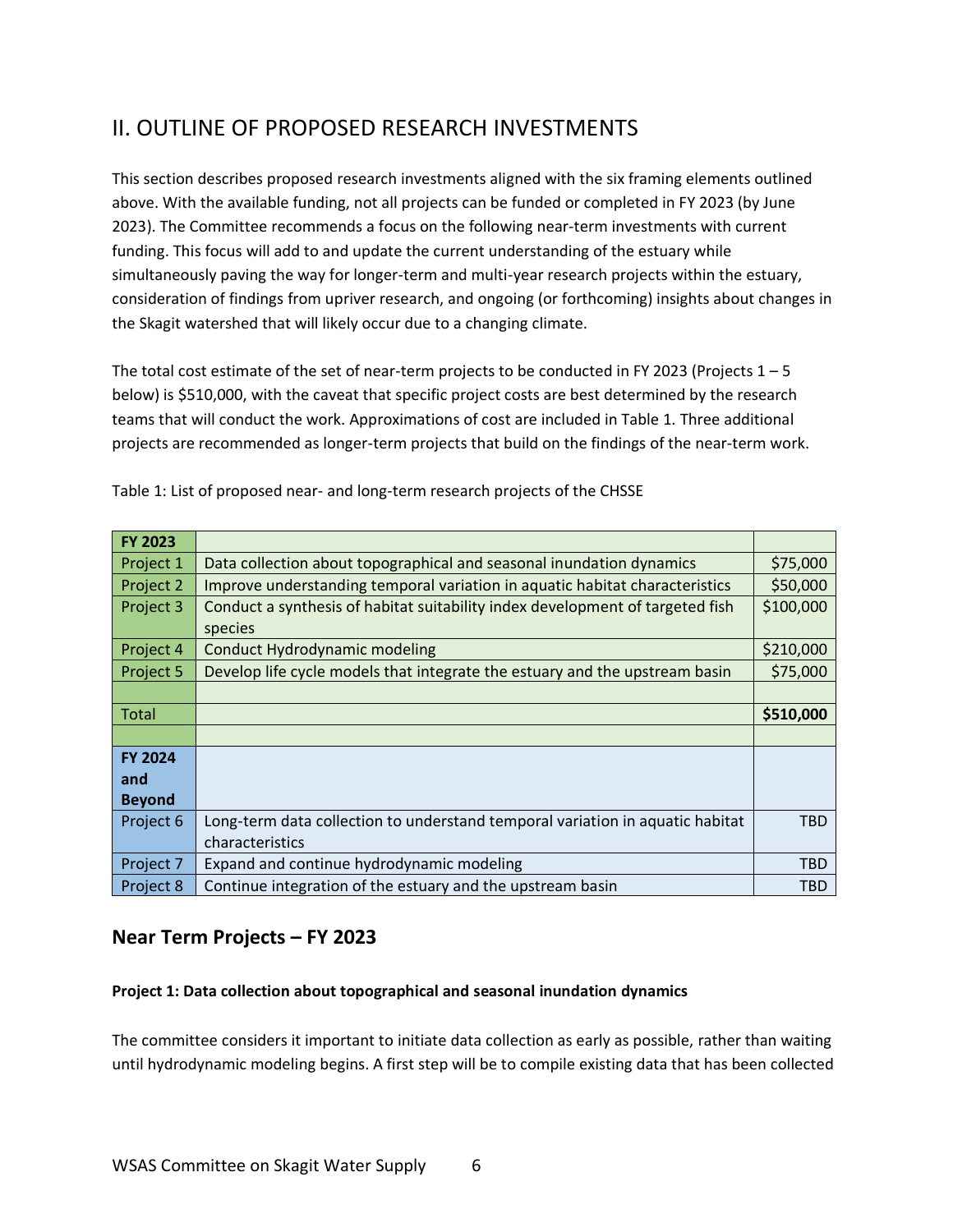by various programs since the era of the Duke Study (1999), such as the Skagit HDM<sup>4</sup>. These data could be reviewed, updated, and incorporated as updates to existing reports and analyses where appropriate, with gaps identified where new date need to be collected.

In particular, because of the high cost and other limitations of sensors and measuring devices at the time, the Duke Study was able to build only a limited observational picture of the estuary. The CHSSE will be able to take advantage of the very rapid development of new technologies over the past two decades to build a much more complete picture. Specifically, the following could be investigated and if feasible employed:

- airborne and satellite-borne LiDAR to map elevations at fine resolution across the estuary (since LiDAR does not penetrate water, data might be collected at the lowest possible tide levels to best capture tidal channel and tidal flat topography);
- ground-based sensors that can be used to acquire point observations of water depth, flow rates, water temperature, and salinity; and
- fine-resolution multispectral imagery acquired from satellites, aircraft, and drones.

This work can be conducted by a team of academic and/or private consultants with the charge of 1) compiling and organizing existing topographical and seasonal inundation data, 2) updating existing reports and analyses with more recent data; and 3) gathering new data, e.g., LiDAR and ground-based sensor data, and fine-resolution multi-spectral imagery. The proposed product would be an up-to-date compendium of estuary specific physical data that would contribute to future modeling efforts.

# <span id="page-12-0"></span>**Project 2. Improve understanding temporal variation in aquatic habitat characteristics**

As noted above, the temporal variation within the delta requires that research projects evaluate flow conditions suitable for habitat forming processes and fish habitat use over an entire water year. Recognizing that annual variability exists in flow conditions, multiple water years that represent an adequate range in natural conditions should be evaluated.

The committee recommends a research project to define a baseline condition that captures the range of variability of flows be established as a basis for comparison for management and climate change scenarios over time.

A physics-based hydrodynamic model could be validated for a range of flows to ensure that the model accurately characterizes the complex relationships between river/fluvial processes and tidal processes. Some of this work has already been completed by PNNL as part of the refinement of the [Skagit HDM](https://www.pnnl.gov/main/publications/external/technical_reports/PNNL-26867.pdf)<sup>5</sup>, but among the issues to be examined in more detail is whether the model would simulate channel/bed-

<sup>&</sup>lt;sup>4</sup> Skagit HDM, September 2017. [https://www.pnnl.gov/main/publications/external/technical\\_reports/PNNL-26867.pdf](https://www.pnnl.gov/main/publications/external/technical_reports/PNNL-26867.pdf)

 $<sup>5</sup>$  Ibid.</sup>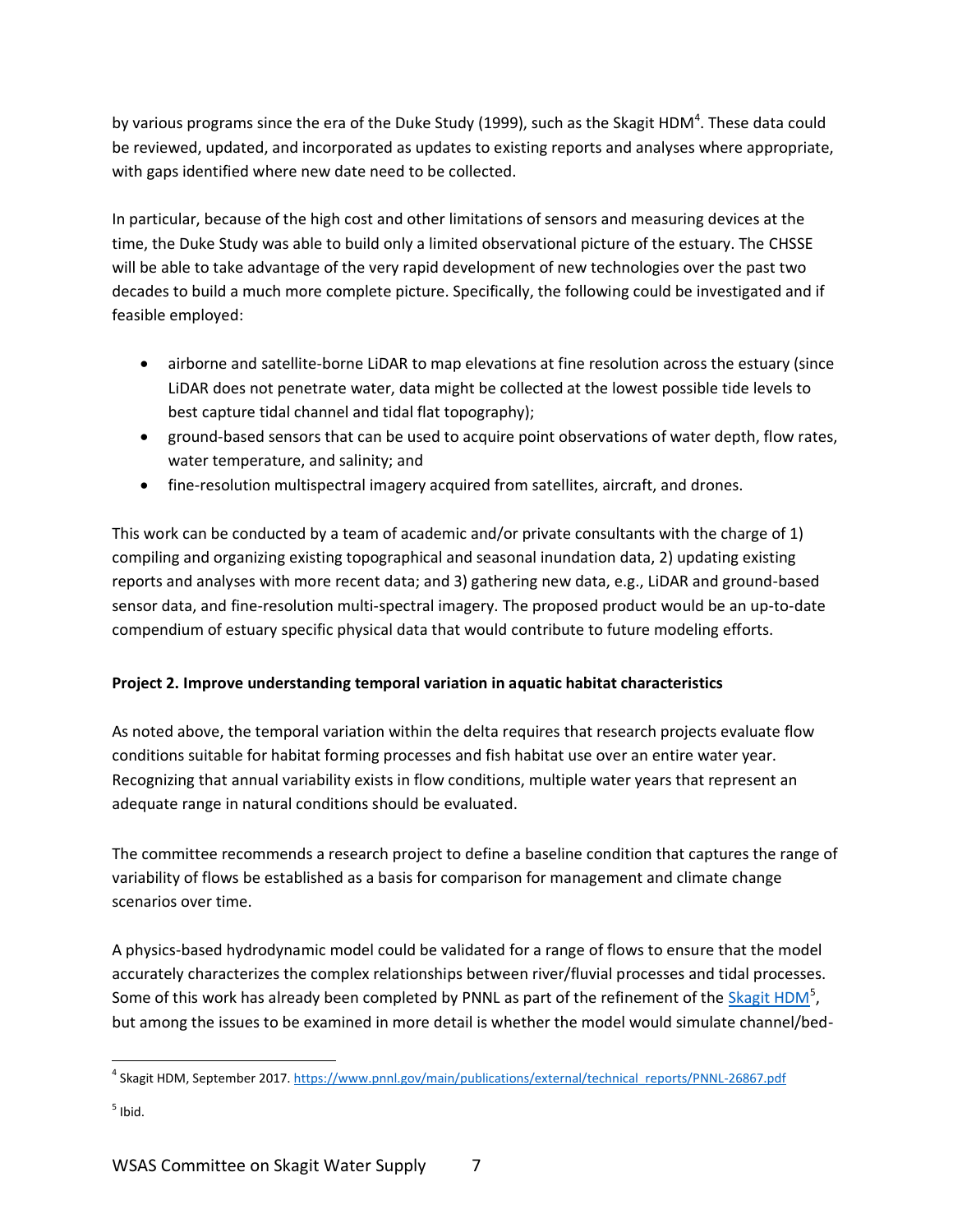forming processes (such as erosion and sediment transport) or assume the bed is fixed in time, which while computationally easier to accomplish, may not be as useful for understanding variation.

In addition, water surface elevation data should be acquired at multiple locations within the study area in the estuary to ensure a high degree of validation. Once the physical model is validated, it can be used to evaluate a range of water years with known tidal and river flow information from existing data and weather stations. The model can be used for an analysis of scenarios at a variety of temporal scales ranging over the full water year, to the full chinook smolt outmigration period, and to shorter time periods of extreme high or low flow events. The model could also be used to evaluate a variety of scenarios including management and climate change scenarios.

This work can be conducted by a team of researchers familiar with the data and methodologies of the current models (e.g., the Skagit HDM). The proposed product would be an up-to-date understanding of flow conditions over several years that identify areas suitable for habitat forming processes and fish habitat use over an entire water year.

#### <span id="page-13-0"></span>**Project 3. Conduct a synthesis of habitat suitability index development of targeted fish species.**

An extensive review of fish knowledge in the Skagit should be conducted and include available published literature and other ongoing (and therefore incomplete) research efforts within the basin to avoid duplication. These studies will likely have different conditions compared to published studies in other systems. It also will be useful to summarize and leverage other data from the estuary, to understand how the variety of fish utilize the estuary (including their presence and density related to seasonal stream flows), and to develop a method to establish habitat suitability indices (HSIs) of targeted fish species.

Each of the projects are described briefly below could provide critical information in the near term:

### <span id="page-13-1"></span>*3A. Utilize the Skagit River System Cooperative's (SRSC) fish monitoring dataset (1995-present) to examine responses of multiple fish species to flow and associated habitat conditions.*

SRSC has focused on juvenile chinook salmon, and a current goal of SRSC is to use these data to develop models addressing fish-habitat relationships in the delta.

### <span id="page-13-2"></span>*3B. Conduct a multivariate analysis of water metrics to determine the attributes tied tovarious flow conditions.*

River flow is often considered a master variable for determining habitat conditions in rivers, with extreme flows as one parameter affecting fish measured in Skagit streams. In addition to stream flow, water quality measurements such as temperature and invertebrates are measured in lowland tributaries. This project would conduct a multivariate data analysis of habitat attributes (e.g., velocity, temperature, invertebrates, and estuary/lower main channel salinity) integrating landscape drivers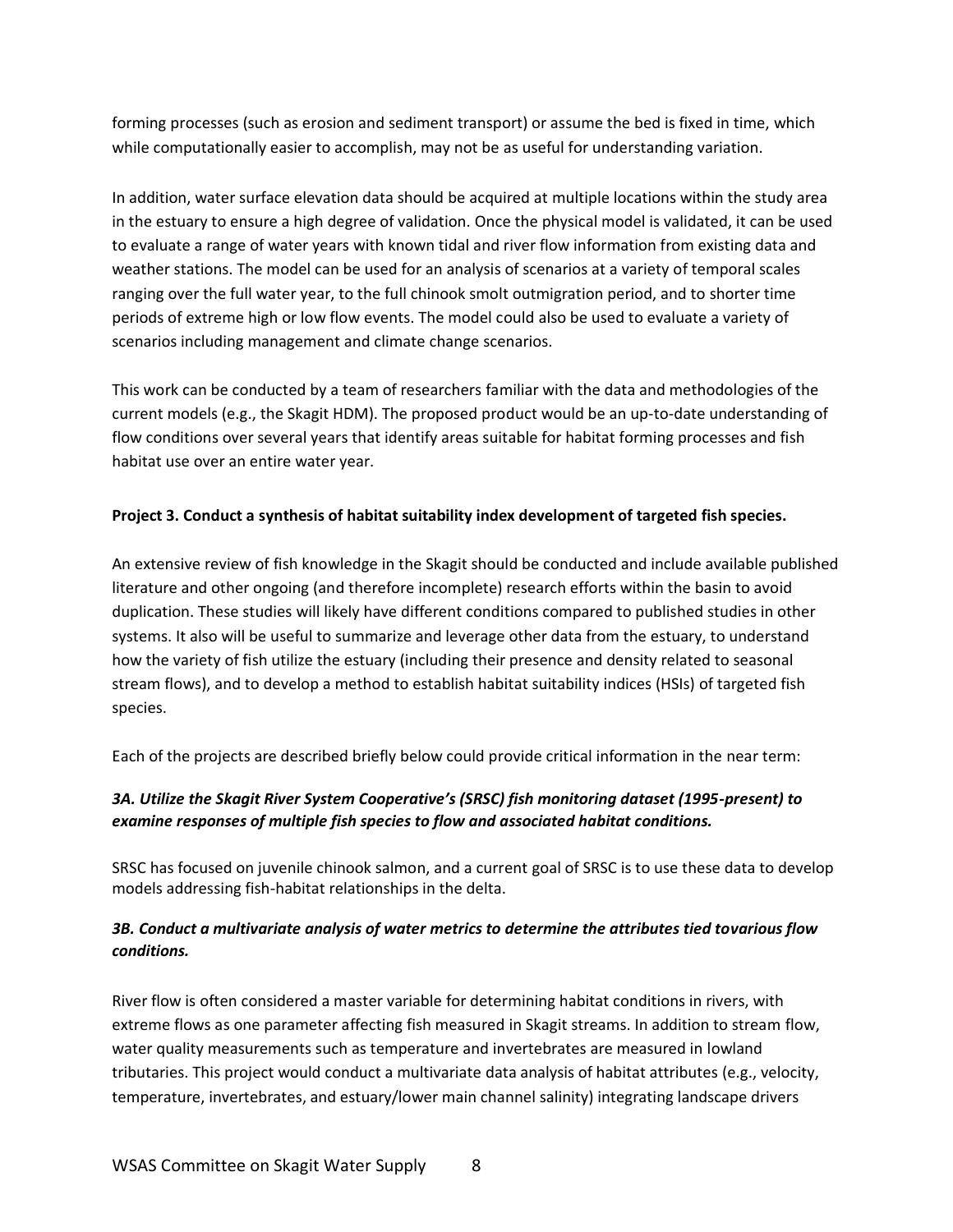(e.g., land use, shade, water availability). Data would be collected from fish habitat, with evaluation of multiple dimensions of habitat characteristics and potential impacts (andtheir spatial variation). Integrating these metrics could help determine best management practices, such as flow management versus other management interventions (e.g., improved shade).

### <span id="page-14-0"></span>*3C. Develop species, life-stage specific, and seasonal HSIs for fish species occupying the estuary.*

Using available methodologies<sup>6</sup>, developing estuary specific HSIs would improve understanding of how changes in water level, flow, and substrate affect species and life stage specific habitat use. Skagit River specific HSIs for the estuary could be calculated to establish a baseline condition of the habitat needs of fish. These HSIs could then be calculated for the study area under a variety of management and climate scenarios to determine if there are any significant positive or negative changes.

# <span id="page-14-1"></span>*3D. Conduct a hydrodynamic evaluation of the influence of freshwater flows upon estuarine habitat forming processes and habitat use by salmon, addressing current and future climate scenarios for the Skagit delta and associated Skagit Bay nearshore.*

River flow can affect many habitat features in estuaries, the extent of wetland marshes, and migratory connectivity for salmon populations. Many research-based improvements such as hydrodynamic models of tidal inundation and river flow, incorporation of climate impacts, use of lidar and other remotely sensed information, and improved understanding of the fish habitat use have been developed for the Skagit Basin, but have not yet been used to update conclusions about contributions of river flow to tidal delta habitats used by fish.

This project would construct an integrated model of fish habitat opportunity in the delta and nearshore as functions of existing and potential future delta footprint, tidal inundation, temperature, and most importantly, the Skagit River hydrograph. It also would integrate existing datasets and model products, such as:

- The Salish Sea Model (Khangaonkar et al. 2018, 2021) and Skagit Delta Hydrodynamic Model (Yang and Khangaonkar 2006, 2009), which examine circulation, tidal inundation, river flow, and other water properties in the delta and nearshore.
- Analyses linking salinity variation, vegetation change, and sediment accretion,
- Modeled climate impacts including downscaled air temperature and Skagit river flow (see Skagit Story Map), and tidal delta impacts of sea level rise and changes in circulation (Northwest Science, 2016, Volume 90 (1)).
- lidar-based maps of tidal elevation and channel structure (Beechie et al. 2018)
- 20+ years of fish monitoring data (Greene et al. 2021) coupled with physical observations, enabling evaluation of site-specific fish-habitat relationships.

<sup>6</sup> [https://www.google.com/books/edition/Development\\_and\\_Evaluation\\_of\\_Habitat\\_Su/88pBfPKB-cAC?hl=en&gbpv=0](http://www.google.com/books/edition/Development_and_Evaluation_of_Habitat_Su/88pBfPKB-cAC?hl=en&gbpv=0))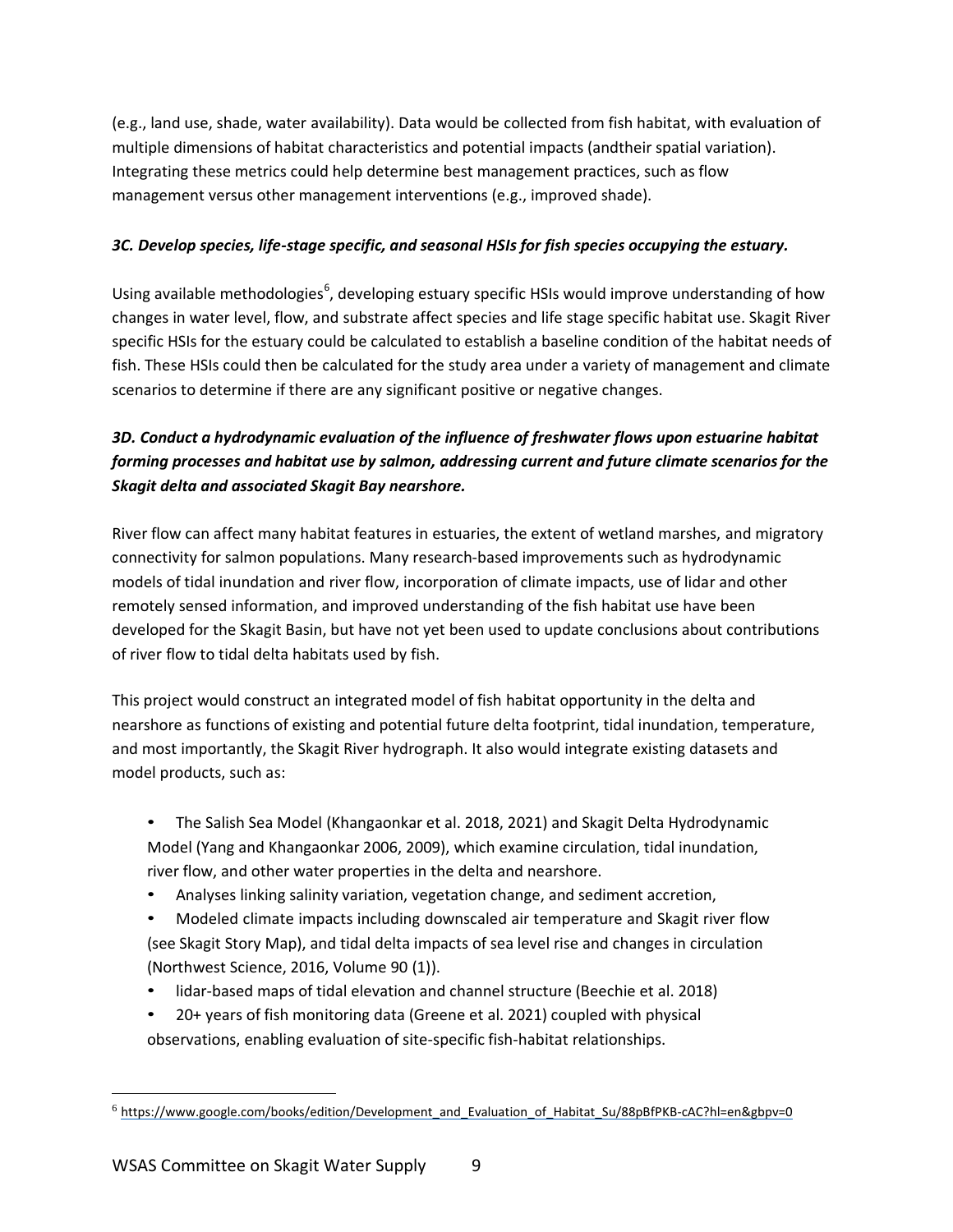Over time, this project will help improve the understanding of:

- Fish habitat: The integrated model will evaluate what levels of seasonal flow optimize residency of salmonids across the tidal delta and nearshore for the full rearing season, taking into account changes to the delta wetland footprint.
- Future climate: Climate impacts impose both seasonal constraints (e.g., increased temperatures) as well as potential opportunities (increased inundation from sea level rise) for fishes in the tidal delta, so incorporating scenarios of these cumulative effects isnecessary to address the influence of seasonal flow.
- Surface water: The new study will better quantify how much water is needed to support fish habitat in the delta and nearshore, in turn providing new and improved information on the potential for water use by people.

#### <span id="page-15-0"></span>**Project 4. Conduct hydrodynamic modeling**

Data to be used in modeling should be acquired from the estuary over an extended period of time—at least five years—in order to gain knowledge of annual variations, especially during the critical periods of late-summer low flow and winter inundation. If the period of active research in the CHSSE is limited by practical issues such as budget resources, plans should be made in the near term to identify available data and then to identify key data needed to collect to fill gaps, as well as to sustain the acquisition of critical data beyond this period of active research. To accomplish that goal, we recommend the following projects.

#### <span id="page-15-1"></span>*4A. Create a working group of researchers to identify models and data domains.*

A short-term planning effort could be organized to bring together researchers to identify data that can be gathered now, as well as their sources and limitations, that ultimately can be used in future modeling, as suggested in Table 1. Similarly, a working group could also identify which models to prioritize, exclude or add in order to address questions of interest, as suggested in Tables 2 and 3, and thus bring to light the strengths and limitations of various models.

| Data element        | <b>Existing data</b> | Data source         | Limitations                         |
|---------------------|----------------------|---------------------|-------------------------------------|
| Wetland surface     | Lidar (years)        | <b>USGS</b>         | Higher uncertainty in wetted        |
| elevations          |                      | NOAA lidar          | channels, highly vegetated areas    |
|                     |                      | consortium          |                                     |
| Delta water surface | Water level          | Skagit River System | Spatial coverage limited to fish    |
| elevations          | gages (2010-         | Cooperative         | sampling sites in NF, SF, bayfront. |
|                     | 2020)                |                     |                                     |
|                     |                      |                     |                                     |

#### Table 2: Examples of data inputs for hydrodynamic model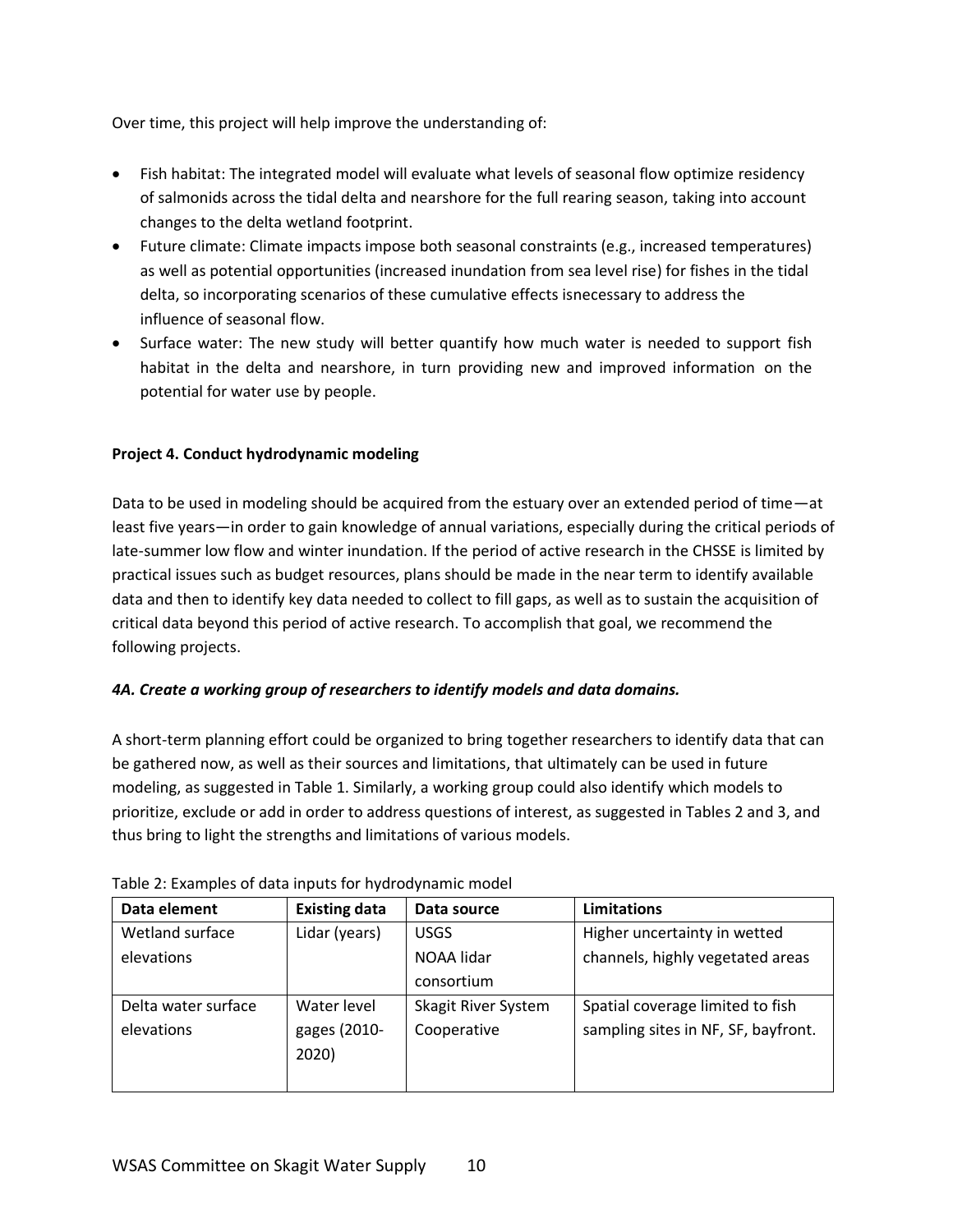| Delta temperatures | Water level                 | Skagit River System | Spatial coverage limited to fish    |  |
|--------------------|-----------------------------|---------------------|-------------------------------------|--|
| and salinities     | gages (2010-<br>Cooperative |                     | sampling sites in NF, SF, bayfront. |  |
|                    | 2020)                       |                     |                                     |  |
| Other              | TBD                         | TBD                 | TBD                                 |  |

| Table 3: Preliminary examples of models to be examined to address questions of interest |  |  |  |
|-----------------------------------------------------------------------------------------|--|--|--|
|                                                                                         |  |  |  |

| <b>Model domain</b> | <b>Key SOW</b>   | <b>Key outputs</b> | <b>Possible model</b>   | <b>Key model</b>            |
|---------------------|------------------|--------------------|-------------------------|-----------------------------|
|                     | requirements     |                    |                         | assumptions                 |
| Delta               | Model entire     | Water surface      | Salish Sea Model/Skagit | Model solutions             |
| hydrodynamics       | delta subject to | elevations         | <b>River HDM</b>        | are exact (no               |
|                     | inundation       |                    |                         | error)                      |
|                     |                  | Area inundated     |                         |                             |
|                     |                  | Velocity           |                         |                             |
|                     |                  | Water depth        |                         |                             |
|                     |                  | Duration of        |                         |                             |
|                     |                  | inundation         |                         |                             |
|                     |                  | Duration of        |                         |                             |
|                     |                  | specific water     |                         |                             |
|                     |                  | depth ranges       |                         |                             |
|                     |                  |                    |                         |                             |
|                     |                  | Shear stress       |                         |                             |
|                     |                  | Temperature        |                         |                             |
| Freshwater flows    | Physics-based    | Spatiotemporal     | Skagit DHSVM-RBM        | Model extent                |
|                     | flow inputs      | snowpack,          |                         | currently stops at          |
|                     | below Mt.        | snowmelt,          |                         | Mt. Vernon                  |
|                     | Vernon gage      | streamflow,        |                         |                             |
|                     |                  | and water          |                         | Models natural              |
|                     |                  | temperature        |                         | flows (i.e. no<br>reservoir |
|                     |                  |                    |                         | operation)                  |
| Freshwater flows    | Reservoir        | Regulated          | SkagitSim Reservoir     |                             |
| after reservoir     | operations       | streamflow at      | <b>Operations Model</b> |                             |
| operations          |                  | key locations      |                         |                             |
|                     |                  | (i.e dam           |                         |                             |
|                     |                  | operation is       |                         |                             |
|                     |                  | included)          |                         |                             |
| Other               | <b>TBD</b>       | <b>TBD</b>         | <b>TBD</b>              | <b>TBD</b>                  |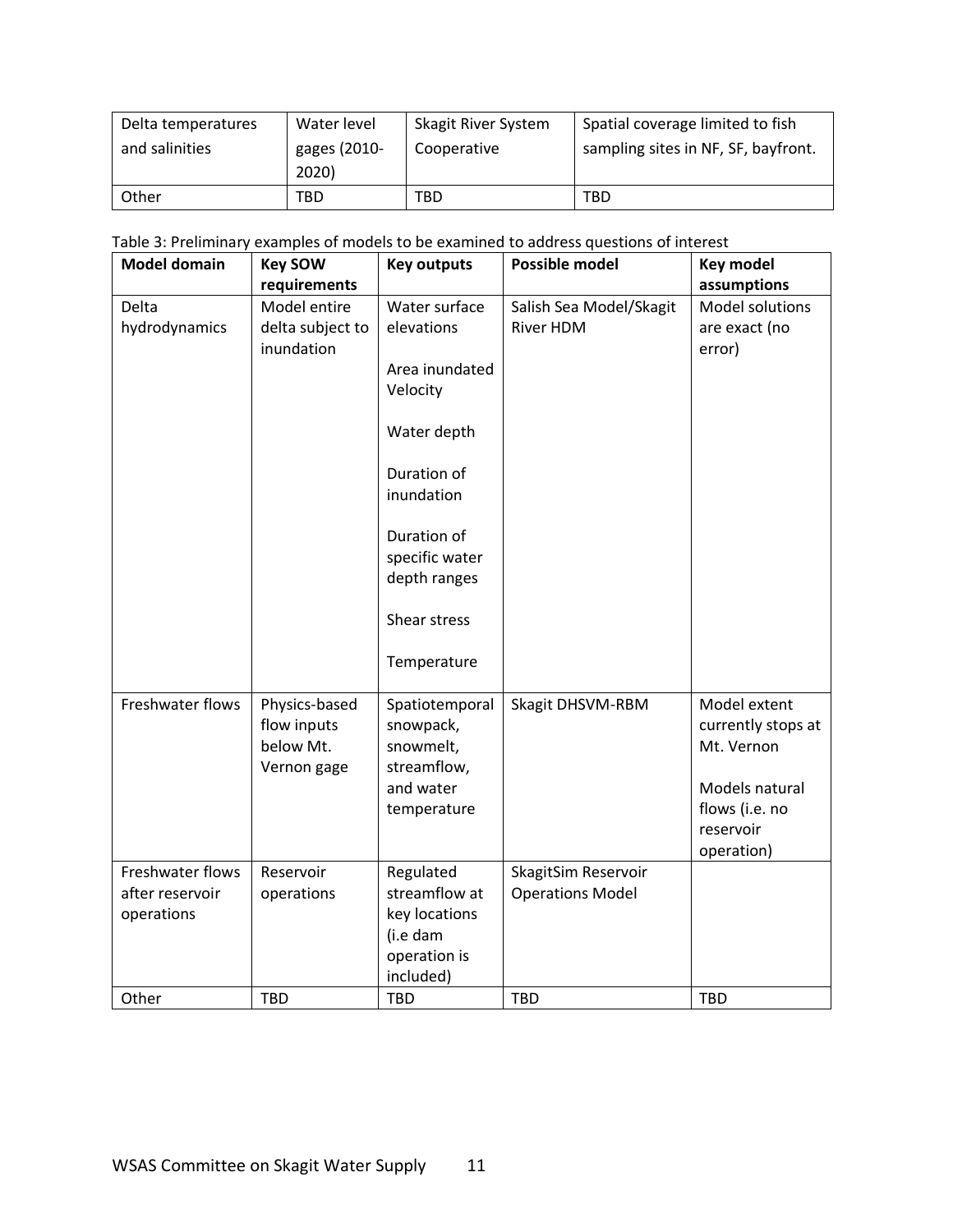## <span id="page-17-0"></span>*4B. Perform additional modeling to simulate future water temperatures to determine the flow levels needed to maintain water temperatures at levels that are consistent with salmon recovery goals.*

A key factor affecting fish – in particular the flow levels needed to maintain healthy habitat conditions for salmon – is water temperatures. Warmer air in the future could lead to in hospitable water temperatures even if instream flow targets are met.

For surface water, water temperature will likely be a dominant constraint on low flows, given the implications for salmon viability. For groundwater, baseflow rates, and the proportion of streamflow composed of baseflow from groundwater, could play a significant role in moderating temperatures. More data and modeling could also provide information related to water quality for municipal and agricultural uses.

Future water temperatures can be estimated with the River Basin Model (RBM), which was designed to work with DHSVM flows and provides physically-based water temperature estimates. The model can also be used to simulate the relationship between flow levels and water temperatures at specific times in the future. Modeling results could be confirmed, in part with eDNA monitoring for upstream fish presence.

#### <span id="page-17-1"></span>**Project 5. Develop life cycle models that integrate the estuary and the upstream basin**

This project would develop life cycle models that incorporate spatial variation to account for movements of fish within the watershed. Because fish are capable of moving and migrating, understanding the quantitative impacts of flow management to fish populations requires a spatially informed model.

Many fishes are highly mobile and move both upstream and downstream to find high quality habitat (e.g., food, refuge, optimal temperatures, or dissolved oxygen). This is especially true for Pacific salmon, which must eventually migrate to the ocean at some point in their life cycle. Movements within a watershed complicate assessment of the effects of flow-related impacts to habitats in portions of the watershed upon the entire population because patchy high-quality habitats may "buffer" impacts of poor-quality habitats, even as they reduce the total amount of habitat in the basin. In addition, evaluating flow-related impacts should account for multiple limiting factors or cumulative impacts to habitat at different life stages.

Because they incorporate multiple life stages, all life cycle models address multiple possible limiting factors. Many life cycle models have been developed to account for spatial variation and some can accommodate for movements of individuals within basins, and these can readily be adapted for the Skagit River basin.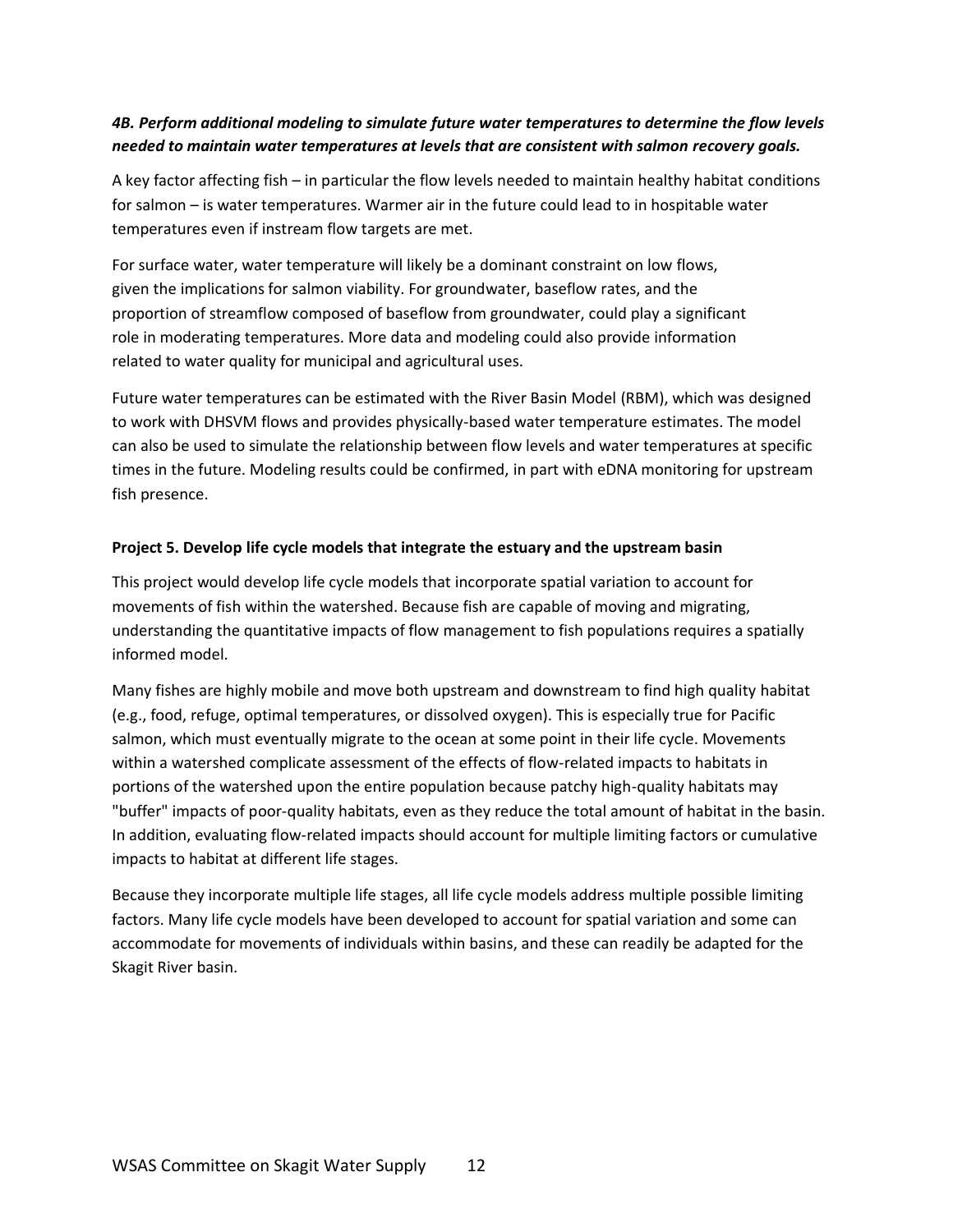# <span id="page-18-0"></span>**Long Term Projects -- FY 2024 and beyond**

All of the following research projects would also contribute to a deeper understanding of the Skagit estuary, and build on the work completed in the first set of projects described above. They would be conducted beyond the next fiscal year, so no cost estimates are included at this time.

## <span id="page-18-1"></span>**Project 6. Long-term data collection to understand temporal variation in aquatic habitat characteristics**

A commitment to data collection over an extended period of time—at least five years—will be needed in order to gain knowledge of annual variations in other parameters such as sediment, salinity and temperature. The complex relationship between these parameters and flow is less understood in the estuary and would be much more difficult to model on a shorter time scale.

As first priority, the CHSSE should be closely aligned with Duke 1999's and IFIM methods in the use of water surface elevation and duration of inundation as a first step toward understanding the relationship between flow/tide and habitat as defined through habitat suitability indices (HSIs). If there is a finding that water withdrawal or climate scenarios could significantly affect water surface elevations, the WSAS could re-engage in scoping of future work to better understand how the changes in flow due to the evaluated scenarios may or may not affect sediment processes, temperature, salinity, or invertebrates.

In addition, other issues to research over the next several years include:

Sediment processes: Evidence suggests that sediment processes are somewhat episodic. Sediment transport also has thresholds for initiation of movement and transport related to flow rate/depth and sediment characteristics. Sediment transport processes (suspended load and scour/bedload) tend to occur at higher freshwater flows rates, rather than the lower flow rates (below 10,000 cfs) where the greatest stresses may currently exist, but more research is needed.

Water temperature: Water temperature may be impacted by a variety of water supply scenarios. A conservation of mass analysis could be conducted to refine the importance of water withdrawals on temperature.. It is important to be able to differentiate potential changes in water temperature due to natural conditions, water withdrawals scenarios, and other issues like shade in riparian zones. Under existing conditions most of the estuary does not have shade, including extensive mudflats, marshes and tidal channels.

#### <span id="page-18-2"></span>**Project 7. Expand and continue hydrodynamic modeling**

Glaciers in the upper Skagit basin contribute substantial water to streamflow in late summer, the time of lowest flows and greatest likelihood of scarcity. These glaciers are sensitive to climate change and changes in glacier melt water will affect surface water availability in the basin in the future.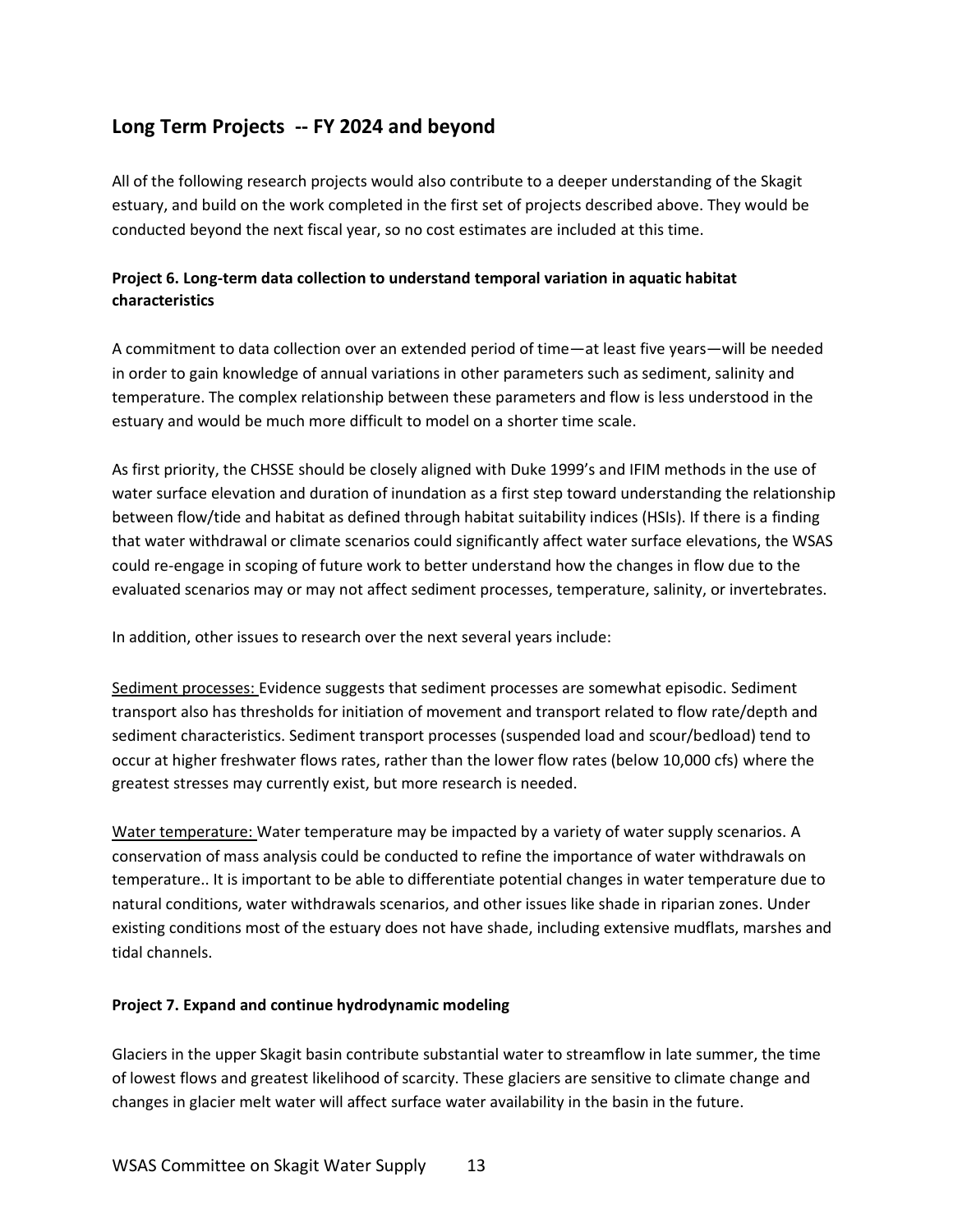The DHSVM hydrologic model used to simulate streamflow includes aglacier model that simulates melting glaciers and the contributions of glacier melt water to streamflow. However, the glacier model has not been thoroughly validated to ensure it adequately represents glaciers, glacier melt water, and the response of glaciers to warming. Additional model refinement could improve on the glacier simulations, thereby ensuring thatfuture streamflow estimates accurately reflect changes in glacier contributions to flows. This refinement would hopefully help to reduce the bias in the streamflow, particularly for summerlow flow times when water scarcity is of greatest concern, and would improve also flow simulations for the tributaries. In addition, model refinement would enable better understanding of effects of glaciers on summer flows and will improve understanding of low flow and summer temperature constraints on cold-water fishes.

#### <span id="page-19-0"></span>**Project 8. Continue integration of the estuary and the upstream basin**

## <span id="page-19-1"></span>*Conduct a habitat and flow assessment that includes habitat beyond the lower reaches of the Skagit River basin that could provide more current understanding of the system and food web.*

The Skagit River is a dynamic hydrologic system, and habitat has likely changed at the sites examined in the Duke report in 1999. While it may be appropriate to consider the estuary in isolation when addressing several key issues, nevertheless there are scientifically important ways in which the tides and upriver flows influence and are influenced by the estuary. Over time, the CHSSE will need to address these issues, and to find ways to fill gaps in our knowledge and improve our understanding of flowbased constraints on fish populations.

For example, water temperature in the estuary, a key issue for fish habitat during late-summer low flow, is influenced by tides and by upstream factors such as shade, groundwater seepage into streams, and glacier melt. Some fish species need upstream habitat to complete their life cycle.

In addition, the DHSVM-RBM model may be valuable in modeling unregulated downstream flow and water temperature, and it may be possible to revisit the Duke study and its analysis of upstream fish habitat in the light of new developments in species-specific habitat needs for diverse life history expression. If necessary, data about these unregulated flows and temperatures can be used as inputs to a model of the reservoir system to examine regulated flows.

An update of understanding of the watershed would provide current data, as recent analyses assume depths and velocity profiles have remained similar. Conditions likely vary across the watershed, so a better understanding of how flow conditions influence spawning and rearing habitat will depend upon better studies of fish, their habitats, and patterns of flow that incorporate spatial variation. Such a study could be done by applying the IFIM modeling approach used by Duke Engineering (1999) to other reaches with different cross-sectional areas and associated substrate types with updated HSIs for updated portions of the watershed. This modeling should be done for both reference reaches (little impacts to the hydrograph, riparian conditions, and aquatic substrates) as well as places associated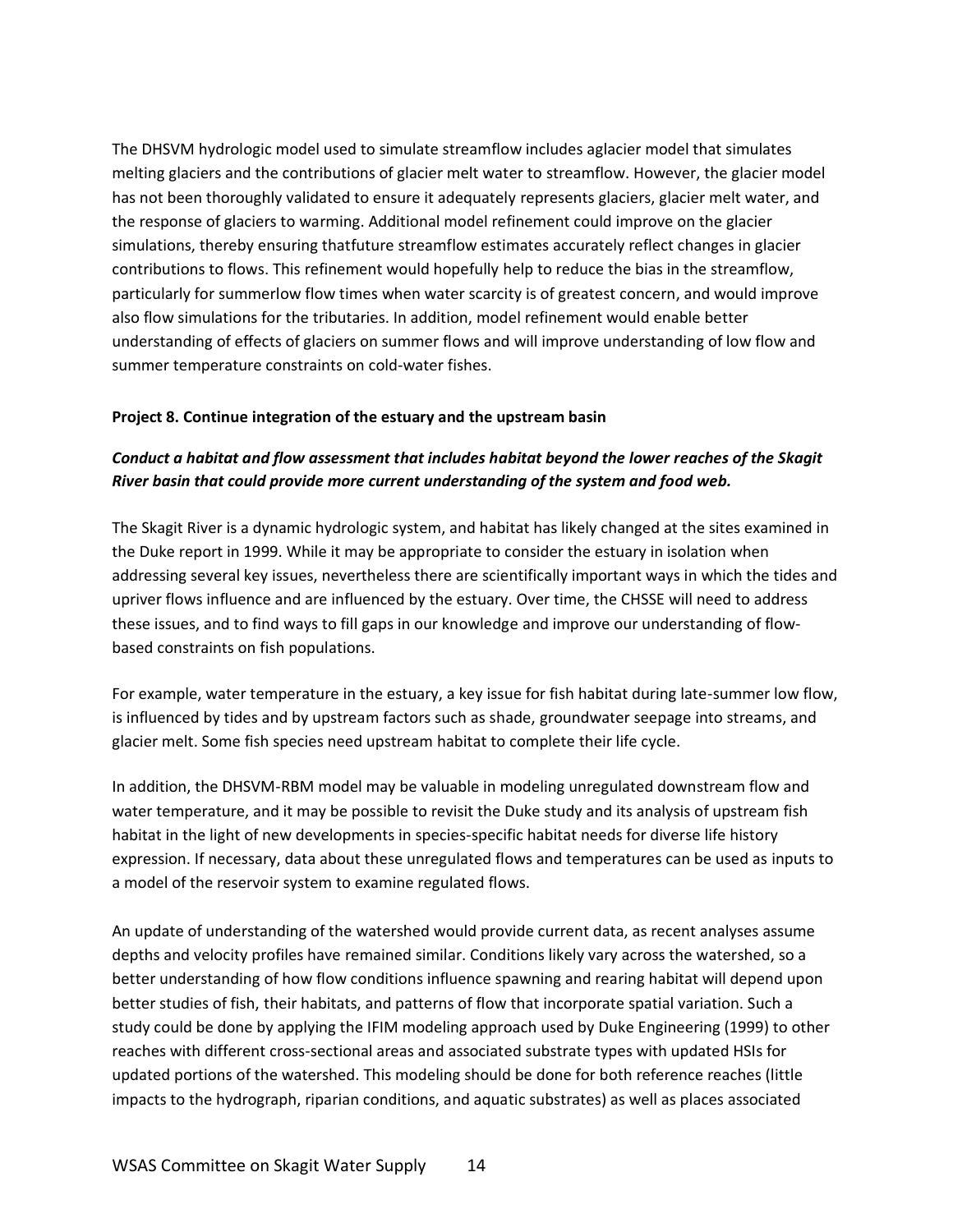with various impacts to flow, temperature, and riparian conditions.

This study could fill a critical gap in knowledge about surface water if it expands the IFIM analysis to tributaries that are critical for fish habitat, rather than only the mainstem. With information about flow levels that are optimum for fish habitat, the DHSVM surface flow modeling and projections could be used to understand the frequency with which these flows are met now and how that would change with climate change. While current DHSVM modeling includes all the tributaries, it is difficult to use this information when it is not known what the optimum flows are for fish in the same locations.

Finally, and as noted above, we recognize that many interests and perspectives inform policy decisions. Our focus in preparing this scope for a Comprehensive Hydrologic Study of the Skagit Estuary has been on research that can provide the best available science to inform future decisions. We consider the projects described here as representing the range of research that will be needed to fill gaps in the current scientific understanding of the estuary, as identified in the WSAS Review and the WRC Supply and Demand Study. We recognize that conditions in the estuary vary markedly through the annual cycle, and from year to year, and that full understanding can only result from an extended, multi-year period of observation and modeling. Thus, we have attempted to identify and describe those research investments that are needed immediately, and those that will allow for and support research over multiple years.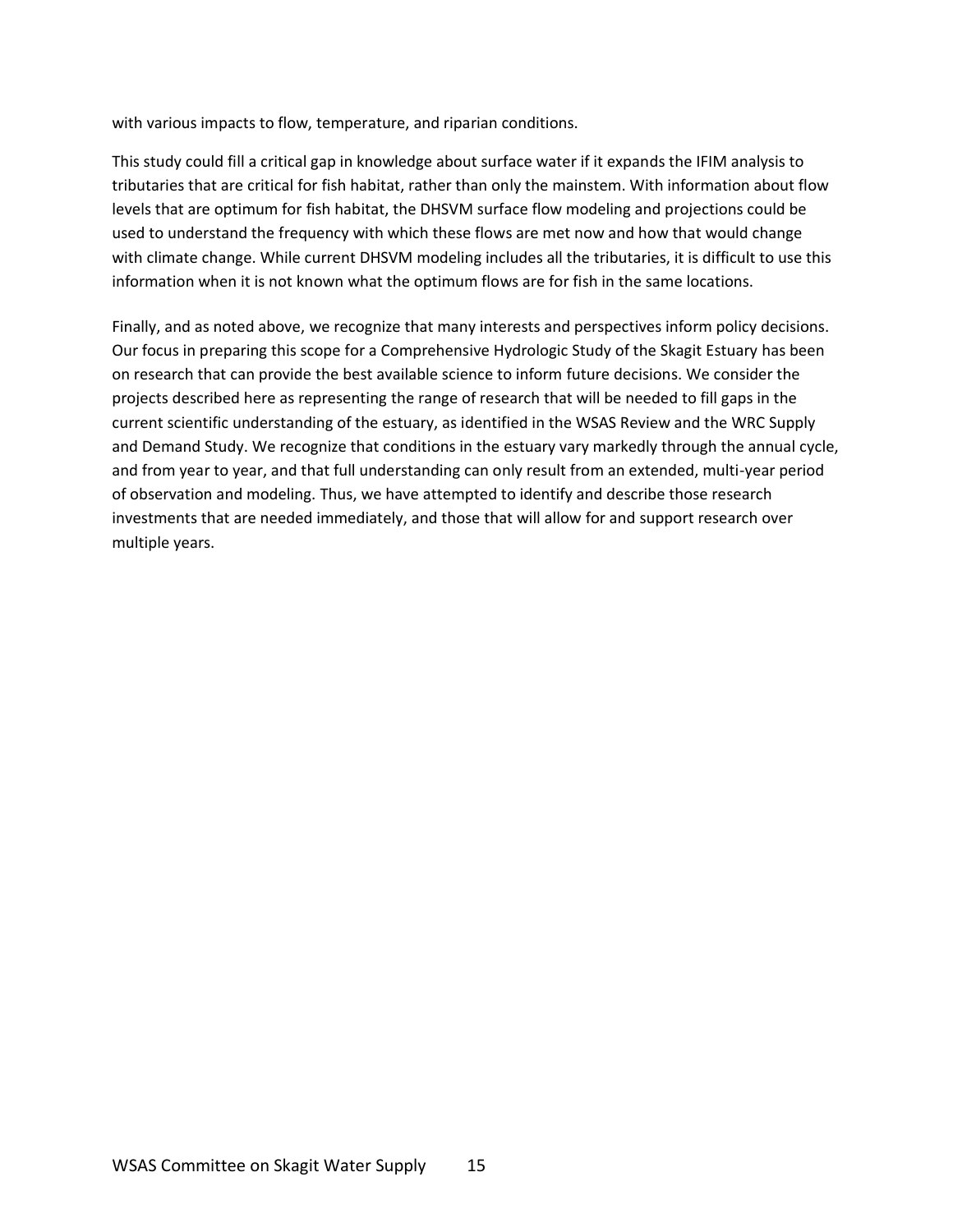# <span id="page-21-0"></span>**APPENDIX A: COMMITTEE ROSTER**

#### **For questions related to this project, contact**:

Donna Gerardi Riordan, Executive Director – donna.riordan@washacad.org

#### **WSAS Committee on the Skagit Water Supply**

#### **Michael Goodchild** (Chair) – good@geog.ucsb.edu

Dr. Michael Goodchild is an Emeritus Professor of Geography at the University of California, Santa Barbara. Until his retirement, Dr. Goodchild was Jack and Laura Dangermond Professor of Geography, and Director of UCSB's Center for Spatial Studies. His research interests center on geographic information science, spatial analysis, and uncertainty in geographic data. Dr. Goodchild was elected member of the National Academy of Sciences and Foreign Member of the Royal Society of Canada, member of the American Academy of Arts and Sciences, and Foreign Member of the Royal Society and Corresponding Fellow of the British Academy. He was Chair of the National Research Council's Mapping Science Committee, and of the Advisory Committee on Social, Behavioral, and Economic Sciences of the National Science Foundation. Dr. Goodchild has a PhD in geography from McMaster University, and has received five honorary doctorates.

#### **Rebecca Flitcroft –** rebecca.flitcroft@usda.gov

Dr. Rebecca Flitcroft is a Research Fish Biologist and Team Leader in Landscape and Ecosystem Management at the US Forest Service. Her research on watershed analysis and management is focused on statistical and physical representations of stream networks in analysis and monitoring that more realistically represent stream complexity and connectivity for aquatic species along four primary lines of research: multiscale salmonid ecology; stream network analysis; climate change and salmonid life history; and integrated watershed management. Dr. Flitcroft conducts studies to expand the existing knowledge base about the interaction between complex life-history phenology of Pacific salmonids and their environment, particularly in the context of climate change as it relates to available habitats in coastal draining systems. Dr. Flitcroft is involved with local, regional, and state-wide efforts in Oregon to develop coordinated management techniques focused on watersheds. Dr. Flitcroft holds a PhD in Fisheries Science from Oregon State University.

#### **Eric Grossman** – egrossman@usgs.gov

Dr. Eric Grossman is a Research Geologist at the Pacific Coastal and Marine Science Center of the United States Geological Survey and a Research Associate at Western Washington University. His expertise includes coastal geology and marine geophysics, coastal ecosystems and restoration, estuaries, hydrodynamics, local and indigenous knowledge, and fluvial and littoral sediment transport. Dr. Grossman is a founding member of the Skagit Climate Science Consortium. He has received the USGS Western States Diversity Award, Washington State